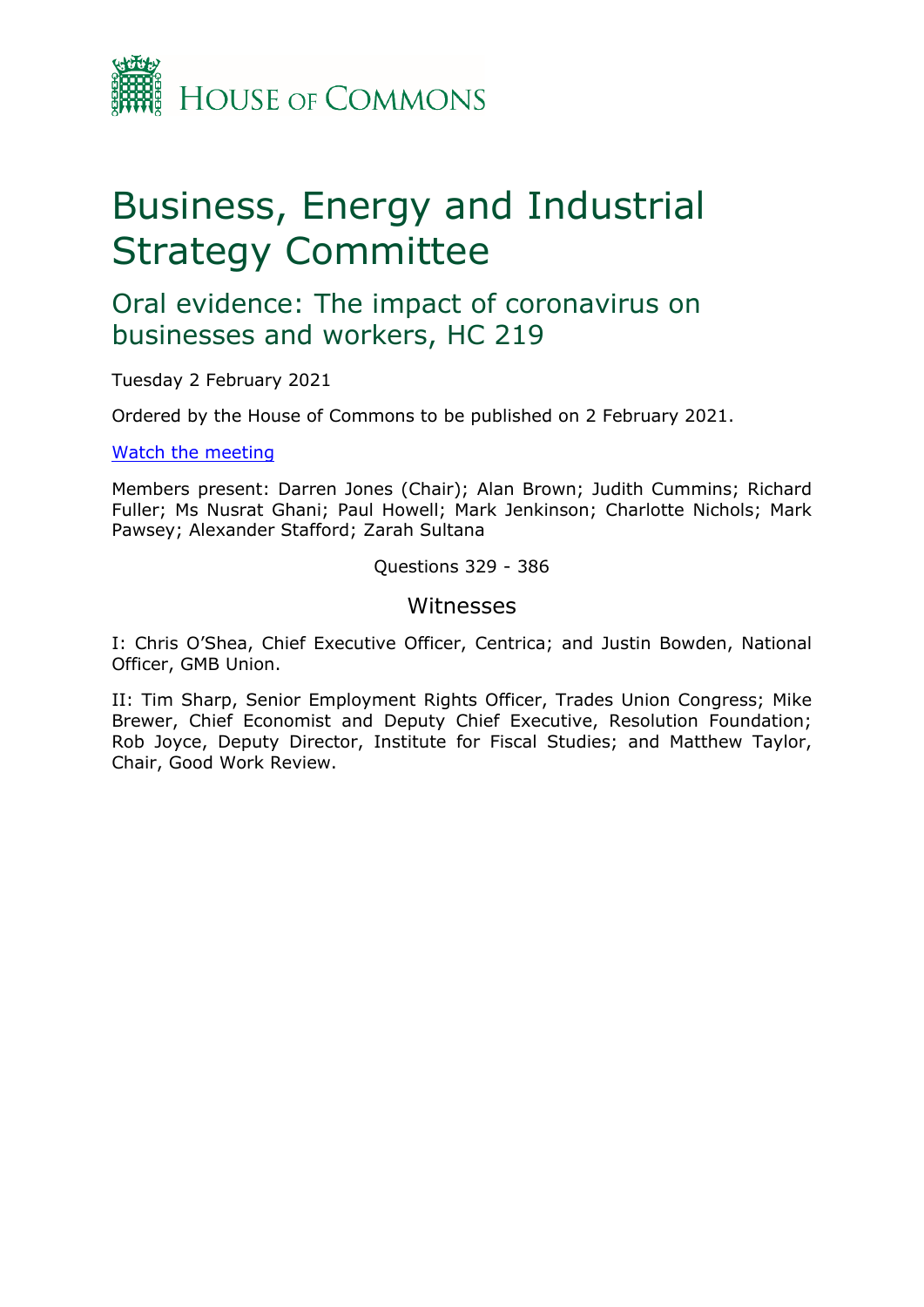

# Examination of witnesses

Witnesses: Chris O'Shea and Justin Bowden.

**Chair:** Welcome to this morning's session of the Business, Energy and Industrial Strategy Select Committee for today's hearing under our ongoing inquiry about the impact of Covid on workers and businesses. Today we have two panels. First, we will be talking to the GMB and Centrica about an ongoing dispute about the use of fire and rehire tactics, and then we will have a second panel looking at the long-term impacts of Covid on the labour market and thinking about what we need to do in the future to support workers to recover from the consequences of Covid on the economy.

Before we get going, I would just like to invite colleagues to declare their relevant interests. I have an interest as the chair of the Institute of Artificial Intelligence, which is a global network of legislators interested in the regulation of AI, related to a question on automation and productivity in the session later today. Other colleagues, would you please declare any interests that you might have?

**Judith Cummins:** I have been a member of the GMB for over 20 years.

**Charlotte Nichols:** I need to declare an interest as a member of the GMB since I was about 16 or so, and I was a former staff member of the GMB before coming into Parliament.

Q329 **Chair:** For the first panel today, we are delighted to welcome Justin Bowden, who is the national officer of the GMB Union, and Chris O'Shea, who is the chief executive officer at Centrica. Good morning to both of you. We have called you today because of the ongoing dispute taking place at Centrica and the trade union's concerns about the use of fire and rehire tactics as part of the round of redundancy negotiations taking place at British Gas, which is, of course, owned by Centrica.

I should say that we will not be able to call all colleagues on the Committee to ask questions today because of time, but there is crossparty and full-Committee concern about where we have ended up in this process, which is why we wrote to you in correspondence a few months ago about the use of fire and rehire.

It is unfortunate that we have ended up today having to call you both for an oral evidence session before the Committee. We are where we are and we are keen to understand, as a Committee, why we are where we are, not least because we have the employment rights Bill coming up soon and there is quite a lot of support across the House of Commons, including, seemingly, from the Secretary of State, that fire and rehire should be used only in the most extreme of circumstances. Increasingly, politicians on a cross-party basis are calling for it to be made illegal.

Having looked at the submissions from both of your organisations, I can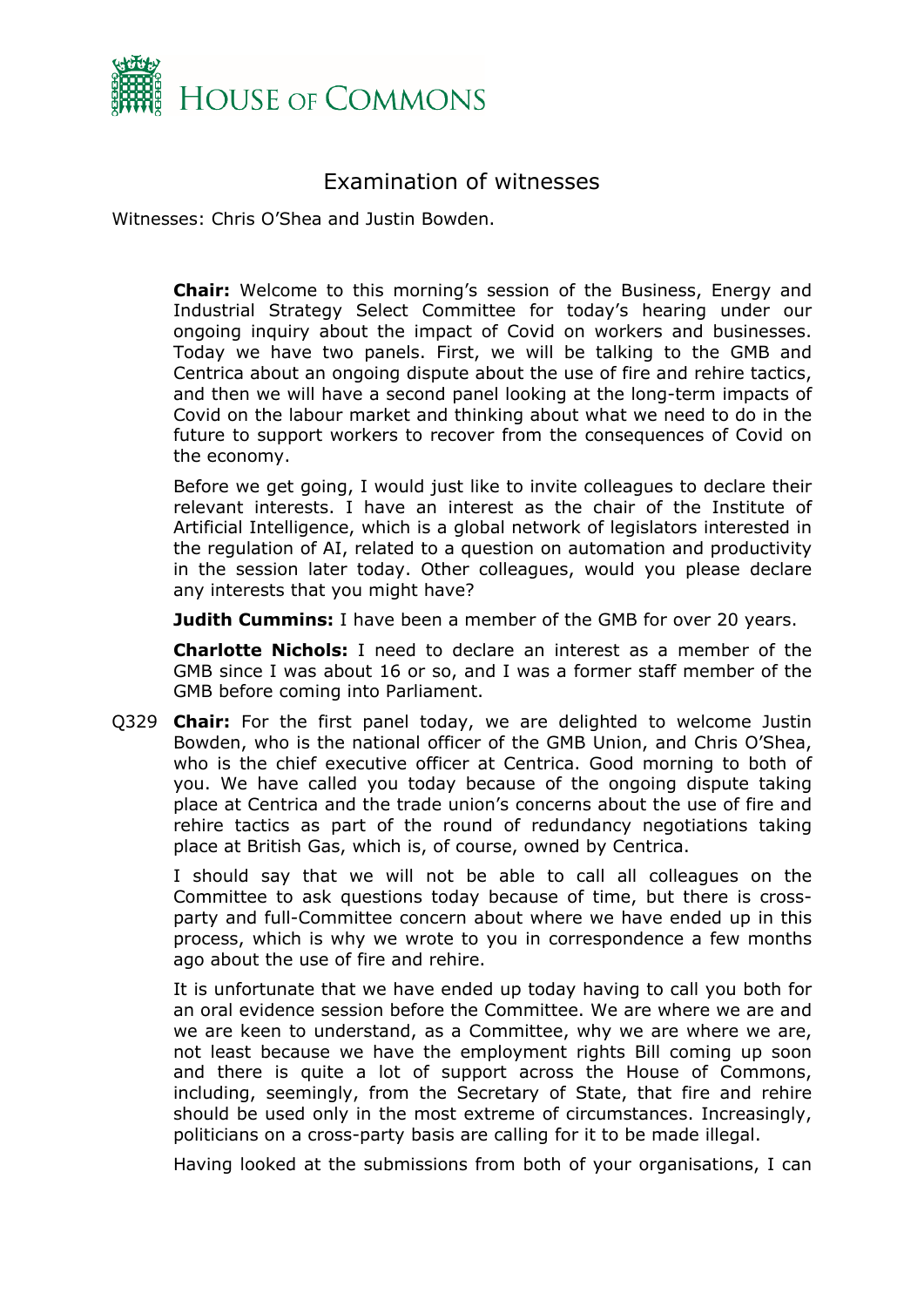

see that there is a lot of detail. We will not have time to go through all of that detail today, but it seems to me that there are two substantive issues, or issues of dispute, that I would like to understand further today. The first is about the relationship between Centrica and GMB as a recognised trade union, and the second, which we will get into with colleagues' questions, is about some of the outstanding items in the negotiations, which seem to be primarily about the increase in engineers' working time from 37 to 40 hours a week, without, in their view, a commensurate increase in pay for the extra hours they are being asked to work.

I am going to kick off with a question on the relationship between the business and the trade union, before calling colleagues. Mr O'Shea, from a Centrica perspective, I can see from the submissions from both you and the GMB that the announcement of 5,000 redundancies was made on 11 June last year and that the Section 188 notice—the fire and rehire notice—was issued on 15 July, so very soon after the announcement, and that also all of the existing collective bargaining agreements with the union were terminated at the same time. It seems very unusual to do all of that at the beginning of a negotiation around redundancies. Do you have any regrets about how you have managed the relationship with your trade union?

*Chris O'Shea:* First, Chair, I am delighted to be here to be able to contribute to this conversation. It is a matter of regret that we are talking about an ongoing industrial dispute, but it is something that is very important. We announced on 11 June that we wanted to streamline and modernise our company, and we wanted to enter into discussions about terms and conditions.

I have been at Centrica for just over two years and we have lost thousands of jobs in those two years. This has been going on for a number of years and I want to put a stop to that. That might sound odd when the announcement was made of up to 5,000 redundancies - 1,000 of those redundancies would have been in the US; we sold that business. In the UK, it would be 4,000, and the vast majority of those redundancies are in the management layers. The idea is that our company is too complicated. We have lost sight of what is important, which is the customer. The job losses that we announced increase the proportion of customer-facing staff from 73% to 85%. It is all about empowering the company and the frontline employees, and taking three layers of management out.

We also wanted to modernise our terms and conditions. We have some that go back to when we were a state-owned company in 1986, with over 7,000 variations. The reason that I wanted to do that was because we have 20,000 well-paid jobs in the UK, and I would rather do everything I can to protect and, ultimately, grow those jobs than to continue going through round after round of redundancy, so we announced that we wanted to modernise our terms and conditions.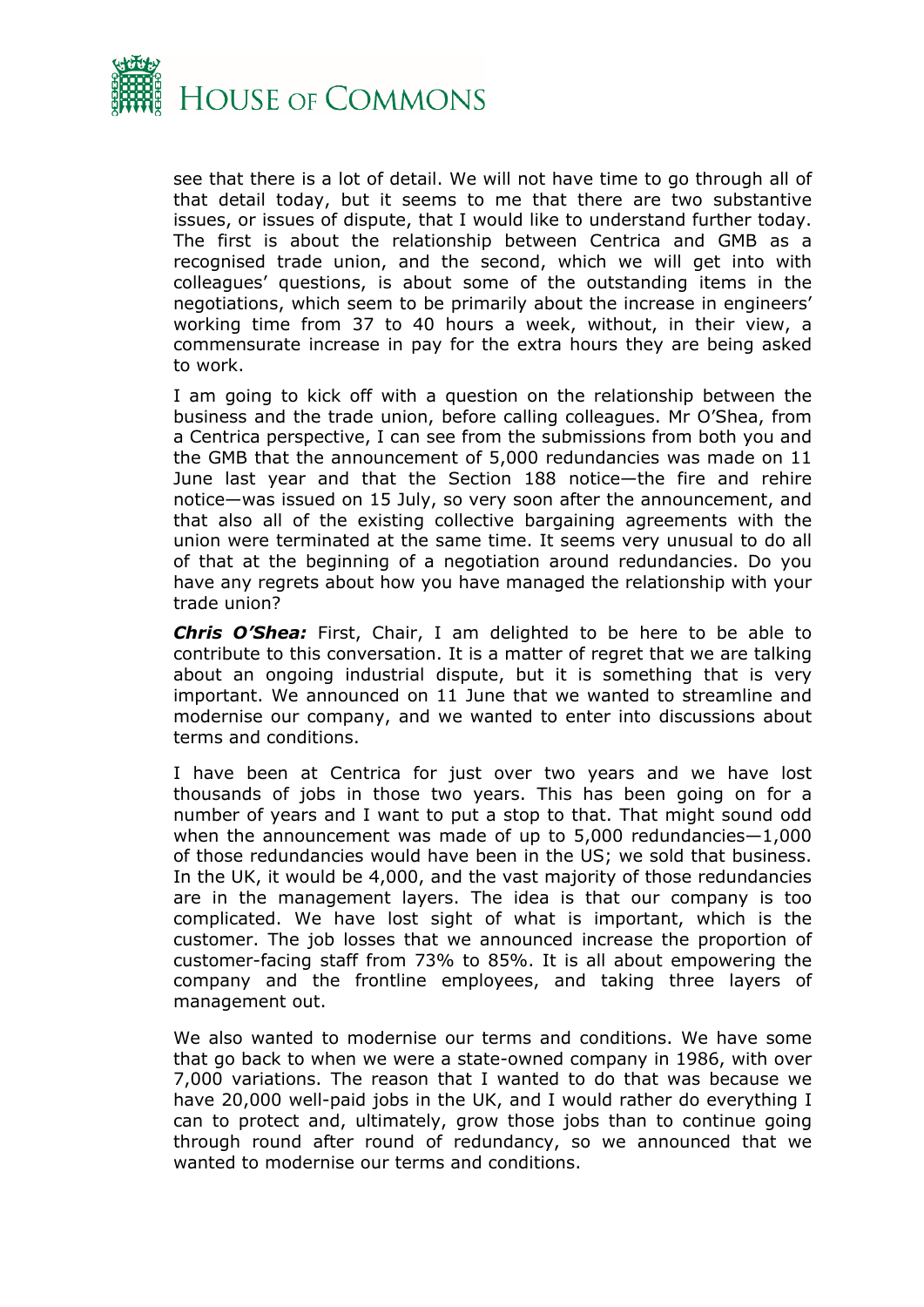

As you say, we issued a Section 188 notice on 15 July. My regret is that our interpretation of the law is that, when there is a possibility that there might be terminations or dismissals, you have to notify your recognised trade unions and employee reps upfront in order for there to be a meaningful consultation. I do not think that the way the law is drafted just now helps with negotiations. I understand why Mr Bowden and the GMB feel that that contaminates negotiations. I would feel similar to that, but what we cannot have is companies not being able to make changes to terms and conditions at all. We can—and I hope we do—change where in the process that has to be notified, because the laws, as currently drafted, do not help us in these conversations. That is my big regret: that our interpretation of the law requires us to serve that notice as soon as we think there is a chance that we will not have a negotiated settlement.

Hopefully, I have demonstrated that, by being in negotiations for several months thereafter, I am committed to a negotiated settlement. I have been from the start and I remain committed to that.

Q330 **Chair:** Thank you for that. I would push you a little on the defence that you have made that it is about the interpretation of the law and not the decisions that you made as CEO about how to treat the trade union. The redundancy announcement on 11 June was for 5,000 jobs. You issued the Section 188 to all 20,000 employees, as I understand it. Let me just give you one example. I understand from a submission from the GMB that your chief operating officer, David House, said that you did that because it operated as an insurance policy. I am not clear what the difference is between an insurance policy and a threat to fire everybody. Can you help us understand that?

*Chris O'Shea:* The first thing is that the Section 188 notices were issued to our employee representatives rather than to 20,000 employees. Our interpretation of the law is that, as soon as we think there is a possibility that we will not have a negotiated settlement, we have to issue that notice.

Q331 **Chair:** What made you think there would not be a negotiated settlement at the start of the negotiation?

*Chris O'Shea:* The first meeting that we had with our recognised trade unions was on 8 and 9 July. We laid out the case for change and the areas we wanted to talk about. We then had a joint statement from GMB and UNISON on 10 July, which said that they would fight these changes and would not accept them. Whilst you could argue that you would expect a trade union to do that, our interpretation of the law, and my legal advice, was that that meant it was possible that we would not have a negotiated settlement, and that was the point at which my advice was that we should issue the Section 188 notice.

What I hoped when we did that—and I did challenge that advice—was we would be able to set that aside and go into negotiations, which we did. I also hoped that, given that our unions, to their credit, also came to those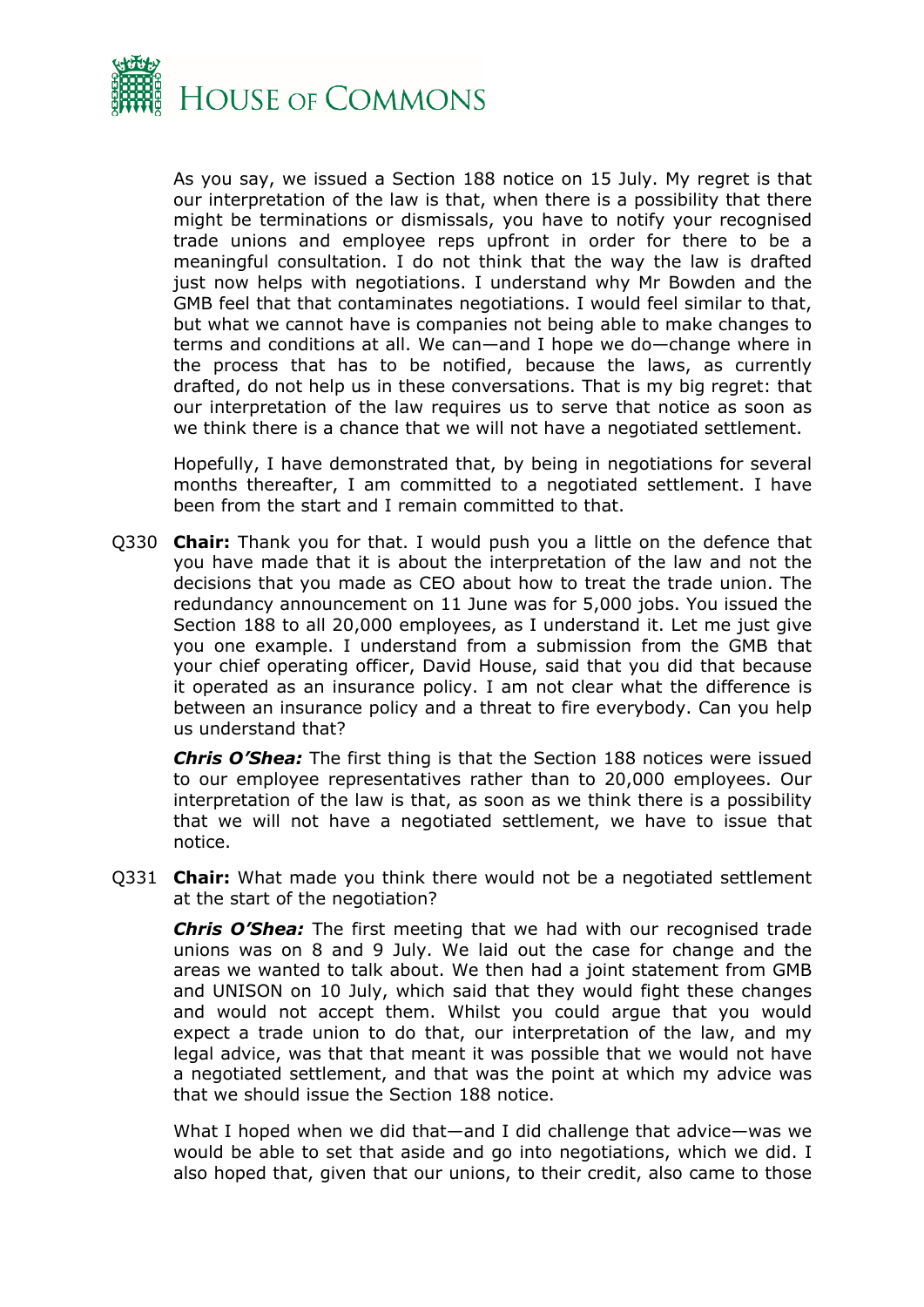

negotiations, all sides would be able to put that Section 188 notice to one side and negotiate in good faith. The fact that we did not see any industrial action at the point we issued the Section 188 notice gave me some real hope that we could have a negotiated settlement, which was and remains my number one priority.

Q332 **Chair:** Mr Bowden, do you recognise Mr O'Shea's answer there: that in that initial meeting you made it clear that you were not willing to negotiate and that that, therefore, legitimised the Section 188 notice?

*Justin Bowden:* It is useful to put this into a little bit of context very quickly, if I can. GMB has had a very long association with Centrica, British Gas and its various incarnations, which dates back about 130 years to when our union was founded. We have a history of being able to work through change. That is what we do as trade unions. We have very successfully done that for decades and decades with British Gas. In my working experience as a full-time official for over 25 years, I have never had a circumstance where, before we have even begun formal negotiations, the employer has put what our members quite correctly describe as a gun to their head and said, "We will sack and rehire, if necessary, the entire workforce if you do not agree to the changes that we want to make."

You correctly summed it up, Chair, as being an insurance policy. The bulletin to which Mr O'Shea refers was exactly the sort of bulletin that a company like British Gas would be very familiar with from its trade unions. What do they expect us, as unions, to say when we are told that there are going to be 5,000 job losses and changes to 26 terms and conditions, other than to say that we will stick up for our members? That is what we do, unapologetically.

The problem was that, by issuing the fire and rehire in the way that the company chose to do, it effectively poisoned the well, so it created a situation of conflict immediately from the start, whereas the history of our relationship with this company is to find a way forward by negotiation. We have always been able to do that, with the odd skirmish here and there. We have negotiated two successive changes to pensions, to the benefit of the company and to the disbenefit of our members, in only the last couple of years, so it was very regrettable that this is what set the tone and, effectively, leads us in many ways to the position that we are in now, which is a workforce that feels done to rather than worked with, and that does not make for good business.

**Chair:** Thank you, Mr Bowden. I tend to agree that Section 188 is often used as a power play as opposed to trying to seek a negotiation, which is unfortunate.

Q333 **Charlotte Nichols:** Mr O'Shea, to what extent do you acknowledge an additional responsibility to avoid job losses and deteriorating pay during a time of severe economic downturn and a rise in unemployment? I visited the Stockport picket line over the weekend and have had a number of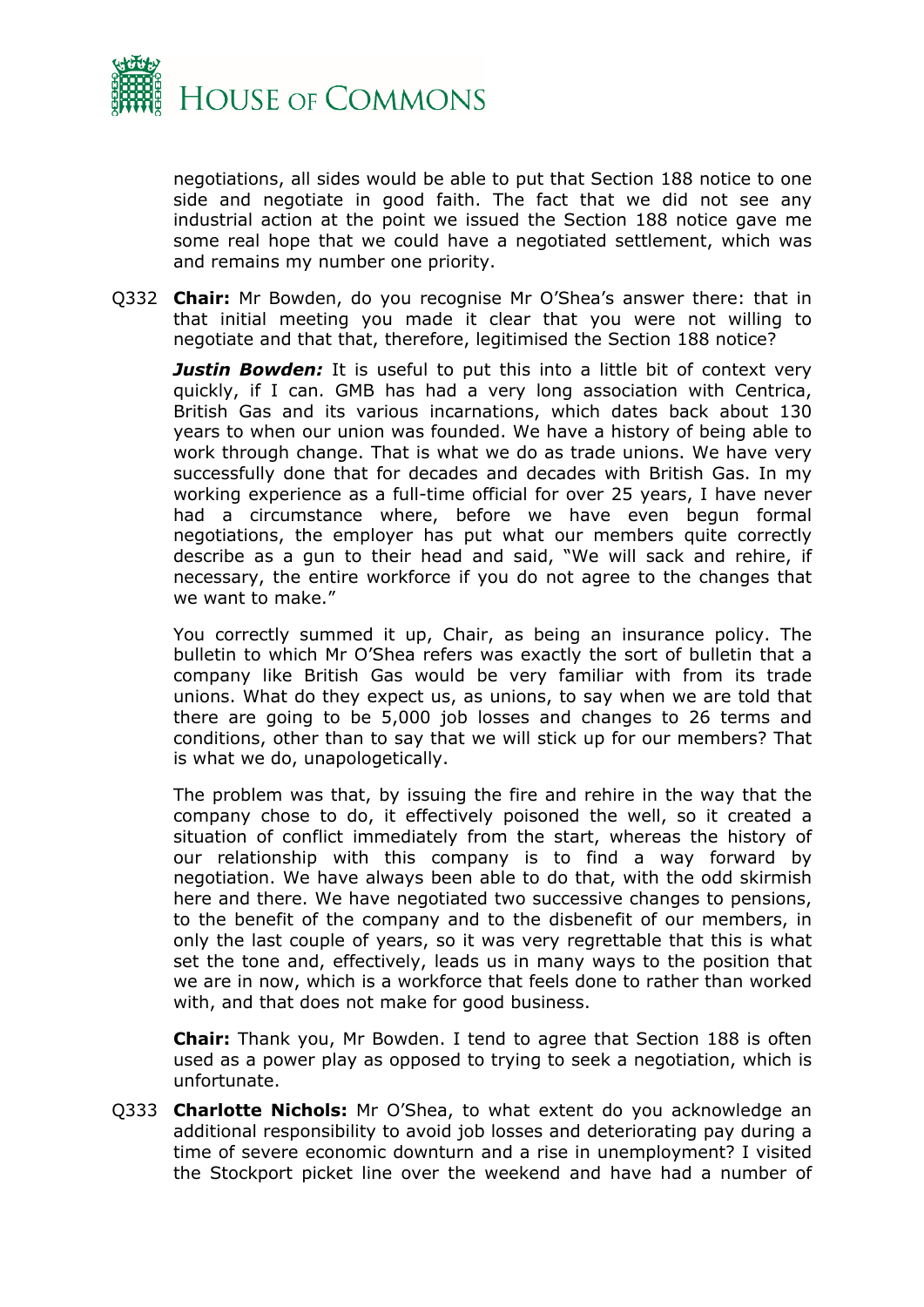

emails and social media messages from British Gas engineers who are incredibly distressed at the prospect of finding work outside British Gas if they do not accept these new contracts. As the chief executive, what responsibility do you take for that?

*Chris O'Shea:* Ultimately, I have responsibility for everything that our company does. The dispute at the moment is primarily with engineers. When we entered into the negotiations—and we have moved substantially in those negotiations—the base case for me was that we would not cut people's pay, because I believe that our colleagues have lifestyles and commitments based on what they earn, but the inescapable fact is that we are between 30% and 50% more expensive than a contractor. Our direct-labour model is more expensive, and what that means is that, if we continue on the path that we are on, we will continue to lose directlabour colleagues and replace them with contractors, because we are not competitive. This is about being competitive.

The offer that we have made increases, as the Chair said, working hours for two-thirds of our engineers from 37 to 40 hours. One-third of them already work 40 hours or more. Those who work more—they are very few in number—will reduce to 40 hours. The offer that we have made for a gas service engineer is a base salary of just under £40,000, for an installations engineer it is about £36,500, and for a smart engineer it is £29,000. These are good offers. About 20% of our colleagues will have pay rises under this. A substantial number of our colleagues will see more holidays. I know that we are asking a lot of our colleagues to go from 37 to 40 hours per week, but the reality is that we have lost too many jobs over the past several years. When we can see that our direct-labour model is far more expensive than a contractor model, something has to give.

I did not want to cut people's pay and I thought it was reasonable to ask them to work 40 hours a week. I regret that we are in this dispute, and I am responsible for every decision this company makes, but I do not want to stand by and watch more jobs being lost.

One thing I would add, if I may, is that we have under-recruited over the past several years in terms of apprentices, because our terms and conditions are not competitive. In the past 18 months, we have recruited 48 apprentices. Today, we are recruiting and we will create 1,000 new apprentice roles by the end of next year. We already have 5,000 applications. I am excited about that. These jobs will help to deliver net zero, and I know this Committee is looking at that. These are the jobs of the future. I regret the fact that we have people worried for the future, but I am excited about growing jobs and I will do everything I can to maintain and grow the well-paid jobs that we have today.

**Charlotte Nichols:** Mr Bowden, did you want to add something?

**Justin Bowden:** Yes, just very quickly, if I could, please. There are two things. This is an area of the economy where people understand hourly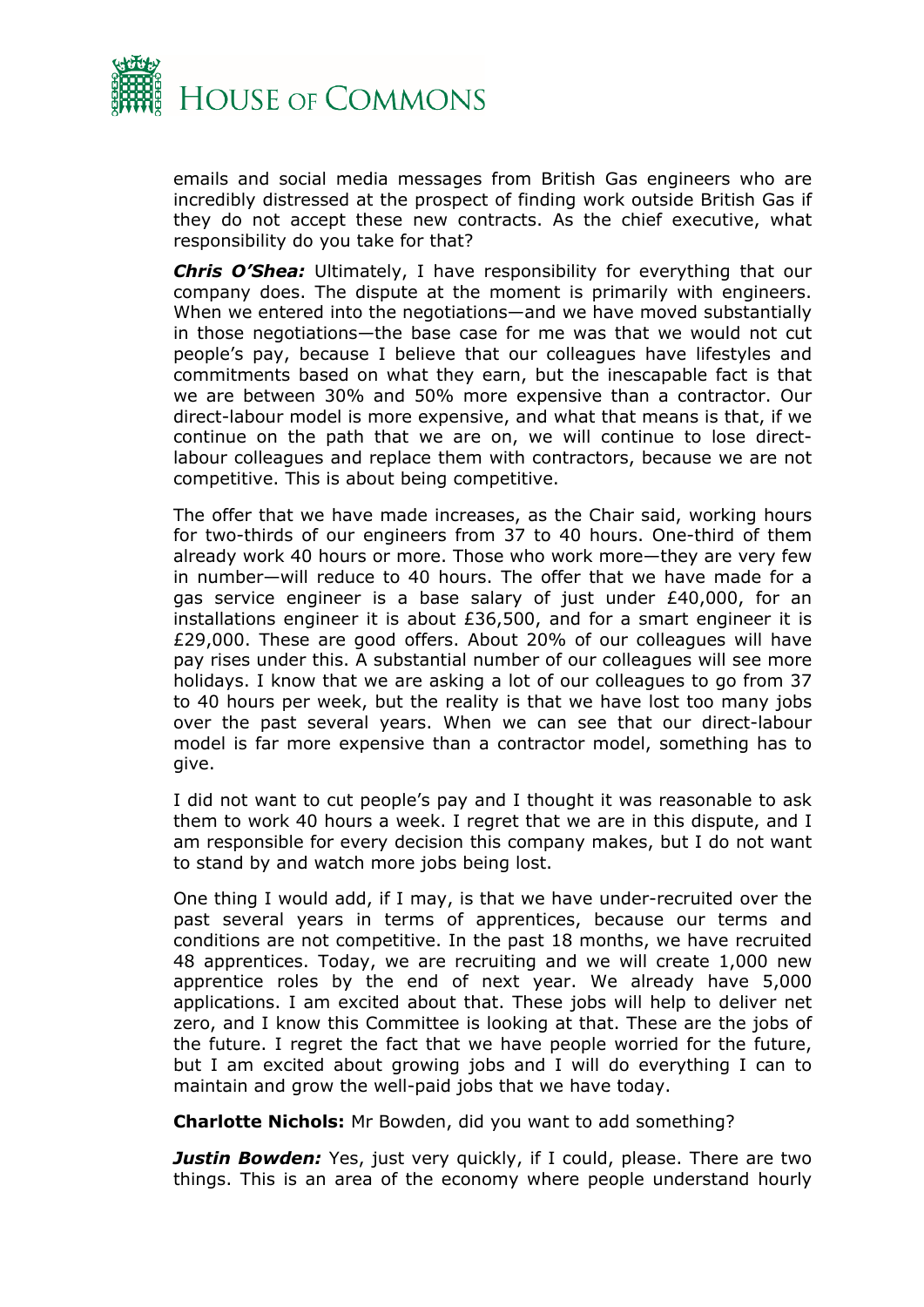

rates. In simple terms, the current hourly rate is between  $£14$  and  $£19$ per hour, depending on what sort of engineer you are talking about. Under the proposals that we are in dispute over, for the majority of engineers—around 5,000—being asked to move from 37 to 40 hours, there are those additional three hours per week. On top of that, they are being asked to do an extra half-hour at the end and beginning of the day, so that makes between five and a half and eight hours a week of work for free. There is the possibility of earning the three hours back but there are no guarantees over that. That pushes the effective hourly rate to about £15.50, which is pretty much on a par with the wider economy. For members of the public who are familiar with what it costs to get a gas engineer or an electrician out, that rate of pay for providing coverage Monday to Sunday, across weekends and into the evening, is not a king's ransom, by any means.

In terms of profitability—I am taking this straight from the company accounts—in the first six months of 2020 the adjusted operating profit of the Centrica home business, which is where the engineers in dispute work, was £229 million, an increase of 27% on the same period. The recently departed chief financial officer of Centrica, Johnathan Ford, said in July 2020 that "you can see that in the numbers that have come through with the UK Home business up 27%. I think that speaks to a very stable business with high levels of retention and recurring revenue." He said that "customers are flat to slightly down but profits have increased a little bit… I think this is a service business that can grow its profitability."

I would just say that, on profitability, we have no problem with the business being profitable—we want that to be the case and that is good for our members—but the deal has to be fair and beneficial to them, and reasonable both in terms of to how they are paid but also on their worklife balance and the time they spend with their families.

Q334 **Charlotte Nichols:** Has Centrica received support from the Government during the pandemic? If so, were they aware of your plans to fire and rehire workers when you received this support?

*Chris O'Shea:* The first thing I would say is that the speed with which the Government put in place the Coronavirus Job Retention Scheme was impressive and appreciated by Centrica and many other companies. When we faced into the first shutdown, nobody knew where this would go, and I did three things in my first three weeks as interim CEO, and one was supported by the job retention scheme. The first one was to cancel an already declared dividend to conserve cash for the company, the second one was to cancel all cash bonuses for all management, and the third one was to guarantee full pay and incentives to all customerfacing staff—all engineers and call-centre operatives. We were able to do that and we said we would do that irrespective of whether they could carry out their duties. We were able to do that because of the support of the Coronavirus Job Retention Scheme.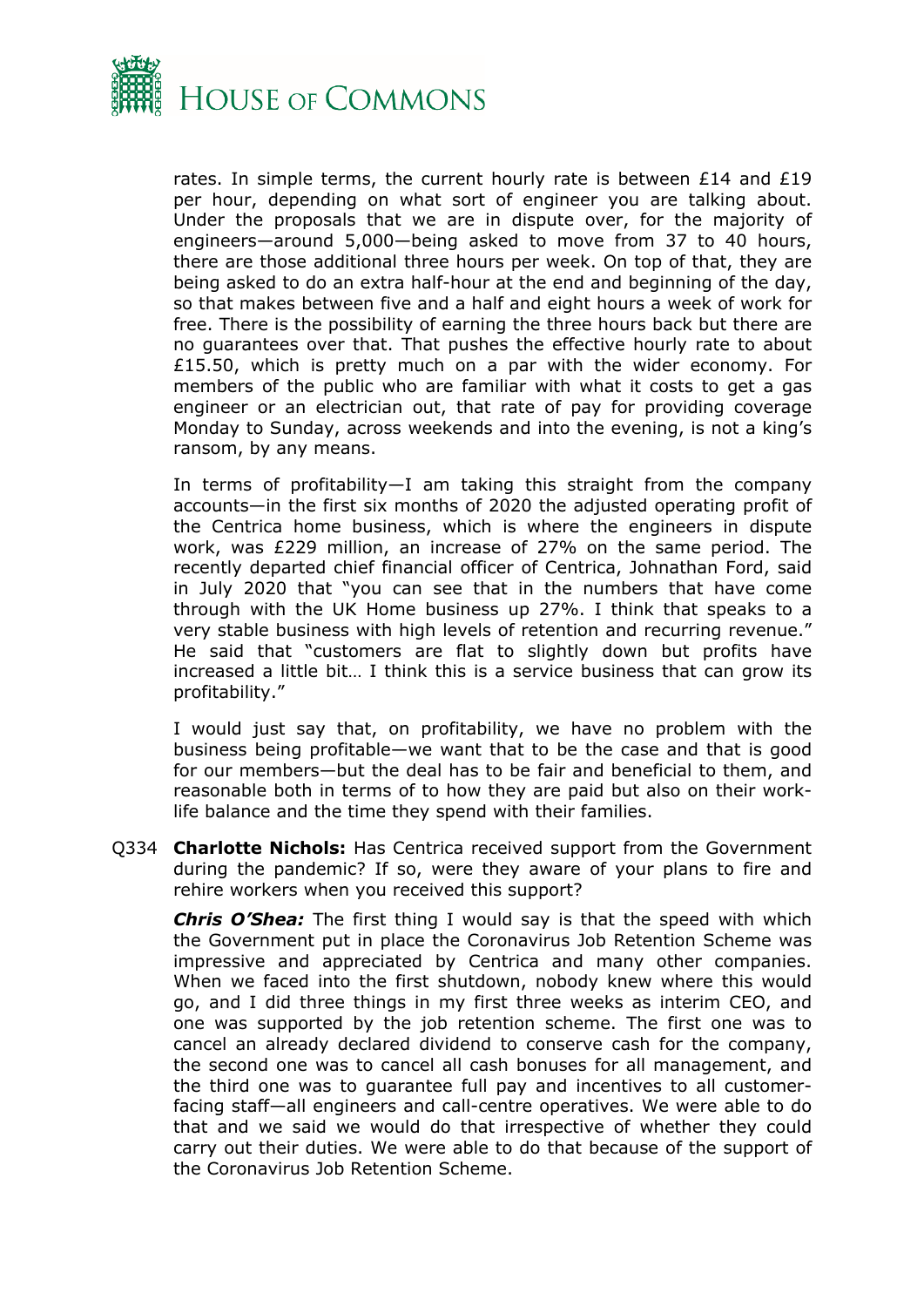

We did furlough engineers. We followed Government guidelines and we paid £35 million in total to staff who were furloughed, of which £27 million was made by the Government and passed on to our colleagues. We are very grateful. This scheme did exactly what it was set up to do, which was to preserve jobs, because, at that point, we did not know what was going to happen. At our peak, we had over 6,000 people furloughed, so we have accessed that. The job retention scheme is very different to the ongoing negotiations. It was automatically accessed by us and we are very grateful.

Q335 **Charlotte Nichols:** To clarify, you received £27 million of Government support.

*Chris O'Shea:* The Government made £27 million of a £35 million payment to colleagues who could not perform their duties during coronavirus in the first lockdown.

Q336 **Charlotte Nichols:** Was any other financial support received from the Government over the course of the pandemic?

*Chris O'Shea:* There was no other financial support. We did not access the loan schemes or anything like that. We accessed the furlough scheme.

Q337 **Charlotte Nichols:** As you said, the Government were not aware of your plans to fire and rehire at the point at which you accessed £27 million of taxpayer support.

*Chris O'Shea:* The first time that we furloughed people was in March. The first time we would have claimed that would have been on 19 May for the first two months of March and April. The Government would have been aware of our Section 188 notice, because we are obliged to file an HR1 form at the same time with the Department for Work and Pensions, and that would have been on 15 July.

Q338 **Charlotte Nichols:** Just to come back very quickly on the point about the Section 188 notice, you are required to give 90 days' notice for that. We are far beyond that 90-day period. Why were you unable to do the negotiations first, before issuing that Section 188 notice?

*Chris O'Shea:* I believe the period has been cut from 90 days to 45 days in the legislation as it has been changed. You are right that we are required to give 45 days' notice and, therefore, 45 days after 15 July, we could have proceeded to act on the Section 188 notice, but because we are committed to negotiations, we did not. We parked that.

I know that there is a question over whether you have to give this upfront or not. Ordinarily, companies or Governments would not share the legal advice. However, given that this is such an important point, if it would help the Committee, I would be very happy for Centrica's lawyers and external counsel, GMB's lawyers and external counsel, and the Committee's lawyers and external counsel to meet and exchange the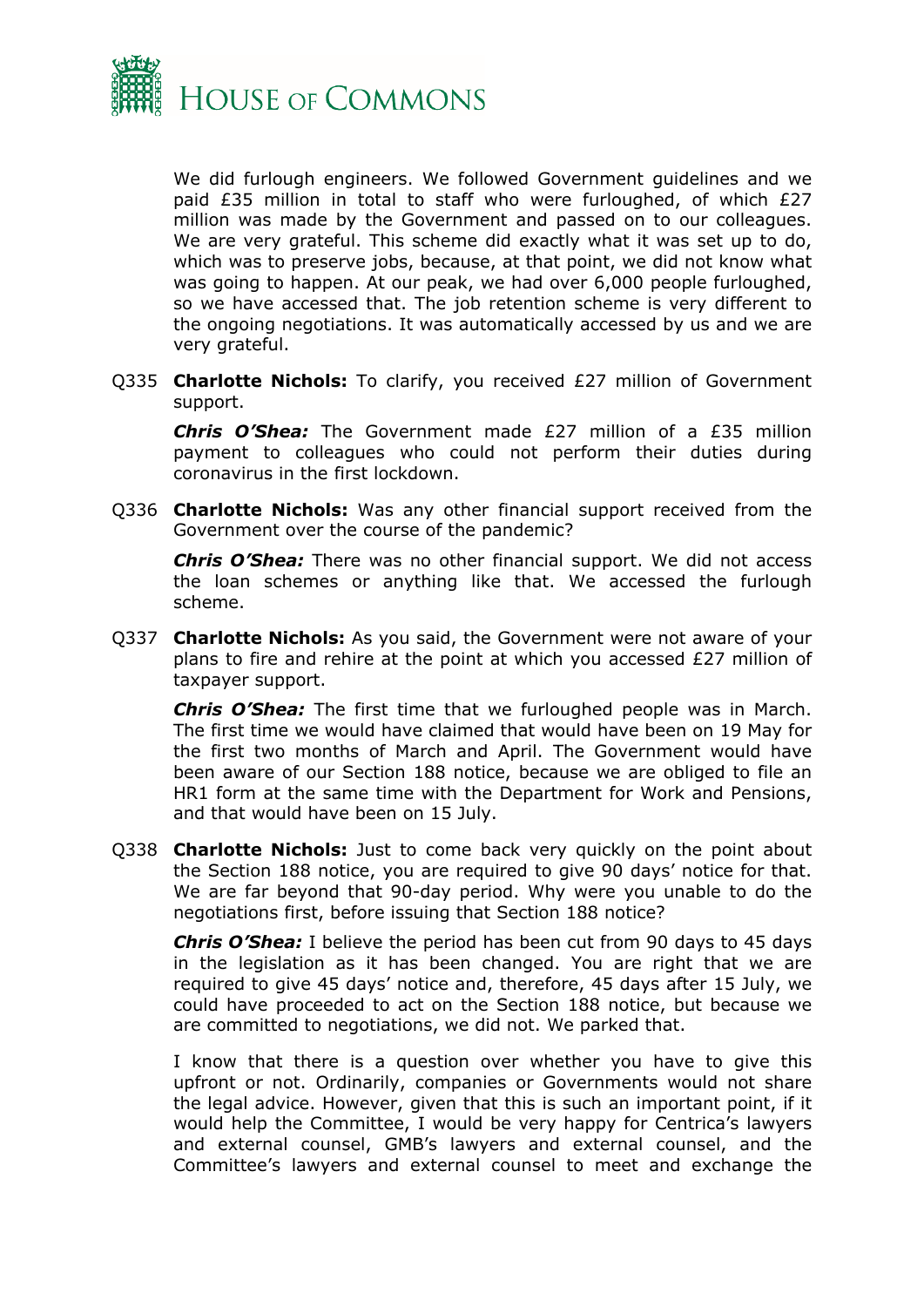

legal advice. It has to be done lawyer to lawyer because this point needs to be clarified. I have made that point to Gavin Newlands on the Bill that he is taking through Parliament. I have met with him twice. A clarification in the law would be most helpful. If it would help the Committee, perhaps our lawyers could all meet to share their interpretation and come to a common view.

Q339 **Judith Cummins:** It is fair to say that what we are trying to establish here, Mr O'Shea, is whether Centrica is taking advantage of a Covid pandemic to fire and rehire vast amounts of staff. I have a series of questions to you. They are all very short, so please be concise in your answers so that we can catch up on a bit of time. The GMB said that you had only two days of meetings before fire and rehire. Can you explain this further, please?

*Chris O'Shea:* We made our announcement on 11 June. We then had meetings with the GMB, UNISON and other unions on 8 and 9 July and we had the statement that Mr Bowden referred to: that all unions within British Gas would oppose these changes. Our legal advice stated that that was the point at which it became possible that we would not have a negotiated settlement. That is why we issued the Section 188 notice on 15 July.

Q340 **Judith Cummins:** I am trying to understand the context here, Mr O'Shea, so please bear with me. By issuing a Section 188 notice, did you not realise that this would undermine trust in the negotiations right from the very start? How long have you been chief executive officer?

*Chris O'Shea:* I was appointed on an interim basis in March last year and then permanently in April.

Q341 **Judith Cummins:** Have you been a CEO before?

*Chris O'Shea:* No. I was CFO of Centrica and CFO in a number of companies before that.

Q342 **Judith Cummins:** Can you give us an idea about the last 10 years at Centrica? What have industrial relations been like with GMB in Centrica over the last decade? How many industrial disputes and strike actions have there been? This is just so that we can get some context here.

*Chris O'Shea:* That is useful context. In the last 10 years, we have had one localised industrial action in Merseyside. In that same period, we have lost a million customers in our engineering business.

Q343 **Judith Cummins:** I am asking about industrial relations here, Mr O'Shea. There has been one localised strike and no national strike action in the last 10 years. There have been good industrial relations over the last 10 years; that is a record that I would be proud of if I was chief executive of Centrica. There have been no industrial relations disputes, up until now. Within three months of your appointment as CEO, you have threatened the whole UK workforce with fire and rehire.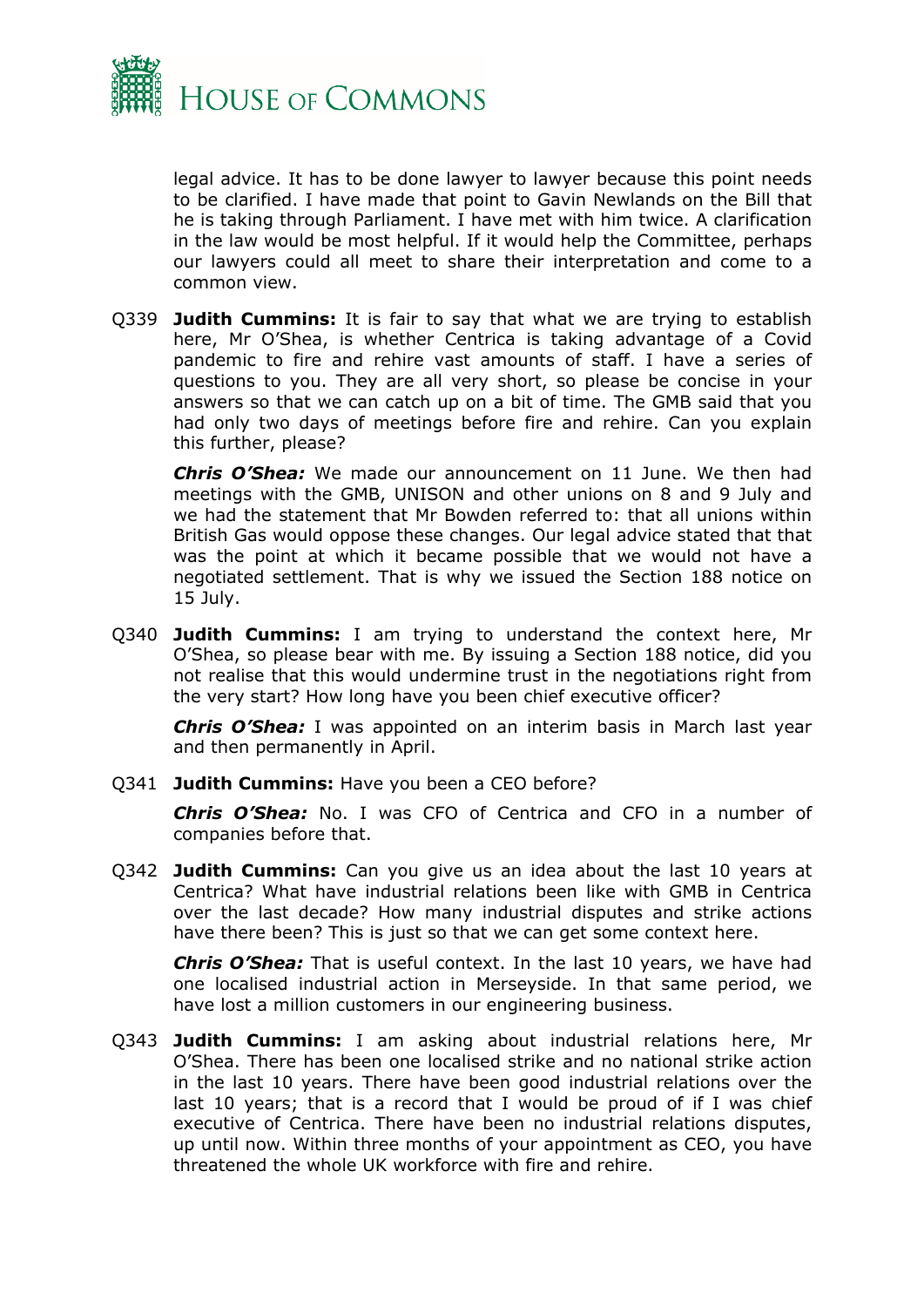

*Chris O'Shea:* Within three months, yes. On 15 July, I had to issue that in order to have a fair process under Section 188.

Q344 **Judith Cummins:** Have you any idea whatsoever what it is like to live with the threat of fire and rehire? Do you know what it is doing to the staff you are responsible for? In terms of firing and rehiring, what is next? Are you going to fire and rehire all your workers?

*Chris O'Shea:* Over 83% of our colleagues have accepted the offer that we have made. I gave you the high level of some of the offers. Mr Bowden and I agree on more than we disagree on, but Mr Bowden has laid out the fact that we are asking people to work extra hours.

Q345 **Judith Cummins:** I have had testimony from your staff. One person said, "I have had chest pains for a few weeks now. Anxiety, body aches, headaches and shortness of breath." This person even took a Covid test because they thought that was the reason, but it was anxiety because of this fire and rehire action that you are taking. Would you care to comment?

*Chris O'Shea:* Undoubtedly, what I am asking people to do is difficult. I would not shy away from that. However, my view is that I would rather do everything in my power to save the 20,000 jobs that we have. I had one colleague tell me the other day they had been with us two years and been through three rounds of redundancy. I know this puts a lot of pressure on people. Only yesterday, my wife and teenage son had a package of excrement delivered to them with a note about fire and rehire. This is something that affects absolutely everybody. I am not immune to this.

Q346 **Zarah Sultana:** I want to touch on a point that Mr Bowden made earlier about the profitability of the company. Centrica reported an operating profit before exceptional items and tax of £901 million in 2019, and its profitability in terms of operating in the UK home heating business rose by 27% in the first six months of 2020. I have a very simple question: are these redundancies and this tactic of fire and rehire necessary?

*Justin Bowden:* As you would expect we would say, no, they are not. If we had done what is normally the case in this circumstance and the business had entered into negotiations with a view to seeking an agreement without the threat, the tone of the negotiation would have made the possibility of an outcome an awful lot better. If you start off by turning up in this circumstance, you end up with people even more reactive and resistant to change than they would normally be.

This is a workforce that has a history of change. If I put it into an analogous example, it is a little bit like us as a union carrying out a ballot for industrial action and getting a strike mandate, and then sending to the employer our pay and conditions claim and saying, "This is what we want. If you do not agree to it all, we are going on strike." The cart was put very much before the horse.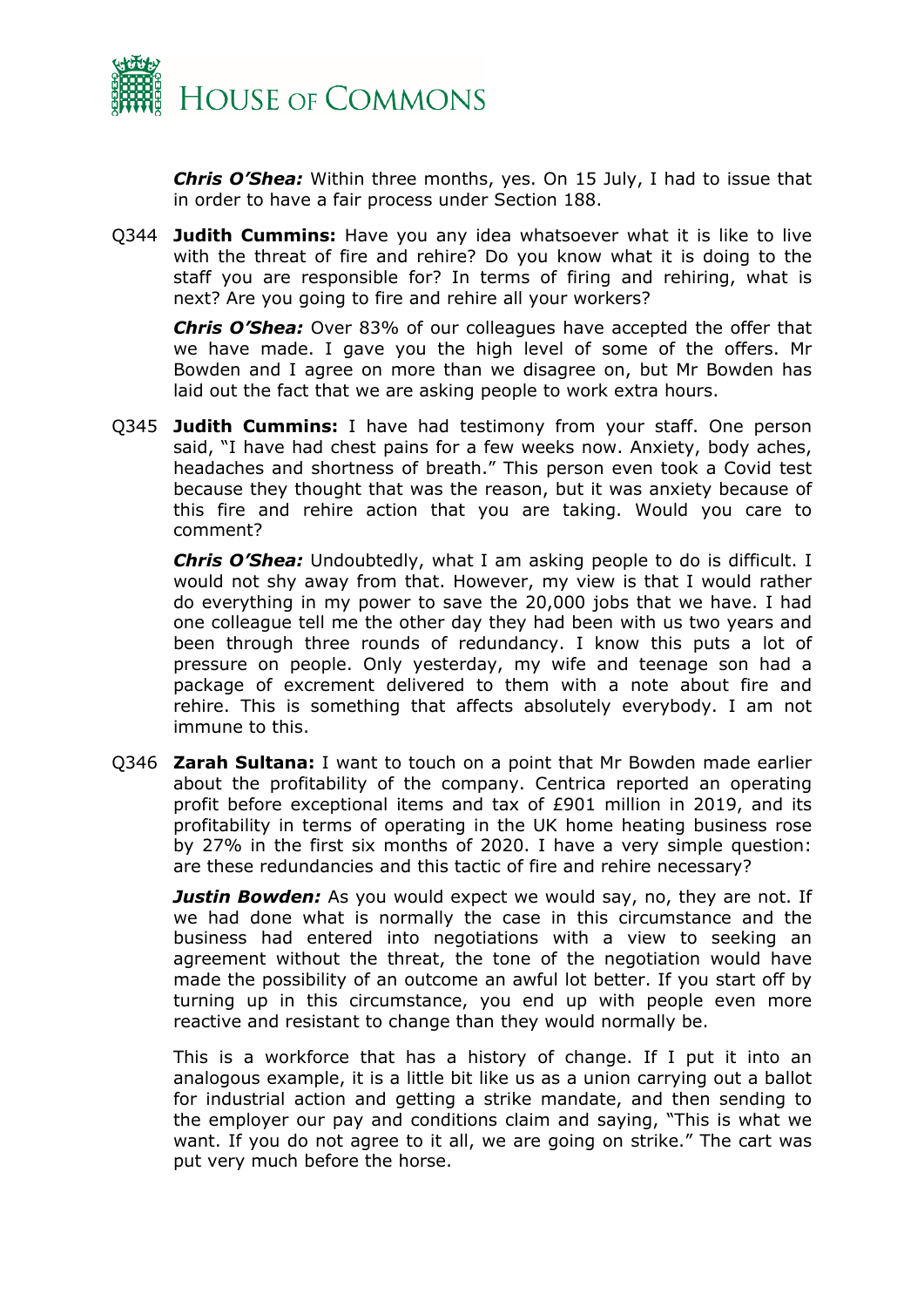

On profitability, our view is that the business does have underlying profitability. It also has challenges. That is why, in the course of hundreds of hours of negotiations, we have made a huge number of changes, including, for example, the workforce being prepared to accept a three-year pay freeze. That does not suggest anything other than a degree of sense on the part of the workforce. The business remains in underlying profitability. I will not repeat the points that I put on the record previously but I will say that the business says that underlying operating profitability is one of its fundamental financial measures.

*Chris O'Shea:* The reality is that our underlying adjusted operating profit for 2019 was £901 million. The unadjusted number was a loss of £1.1 billion after tax. The underlying number is what we think is the ongoing performance of the business, but the reality is that in 2019 Centrica lost over £1 billion.

I mentioned earlier that having to issue a Section 188 notice upfront does not help negotiations. Companies have to be able, in some way, to change their terms and conditions, under limited circumstances. Employment rights are incredibly important but companies have to have the right to make changes. As I mentioned, it would be very helpful if, as Mr Bowden said, it does not have to be upfront in the negotiations. I challenged the legal advice that I got, because I did not feel entirely comfortable with it.

I did not underestimate the impact but I also take seriously my responsibility to follow the laws that are in place at the moment. My legal advice was very clear: that, in order to have a meaningful consultation with colleagues, you have to do this upfront. I understand that, in the Asda case, where GMB was involved, bringing it in later in the process caused problems, so I really do hope that, out of this, we can change the timing at which a Section 188 notice has to be served.

Q347 **Zarah Sultana:** Mr Bowden, you have suggested that Centrica has effectively proposed to cut pay by 10% and introduce zero-hours contracts. Centrica has denied that this is either the intention or the impact of its new contracts. Why is there disagreement on this very point? Please be quite quick with your response, if that is possible.

**Justin Bowden:** I will be quick on the first point because I have covered it previously. If you require people on a current hourly rate of between £14 and £19 per hour to do between five and a half and eight hours of extra work a week without paying them, their hourly rate reduces by something between 10% and 18%, depending on the number of hours. It is a simple mathematical calculation. The bulk of the workforce—5,000 plus individuals—are being asked to do an extra three hours, with no guaranteed pay for it, and to do an extra half hour at the beginning and end of the day, bringing them up to eight hours. That is a cut of more than 15% in their hourly rate.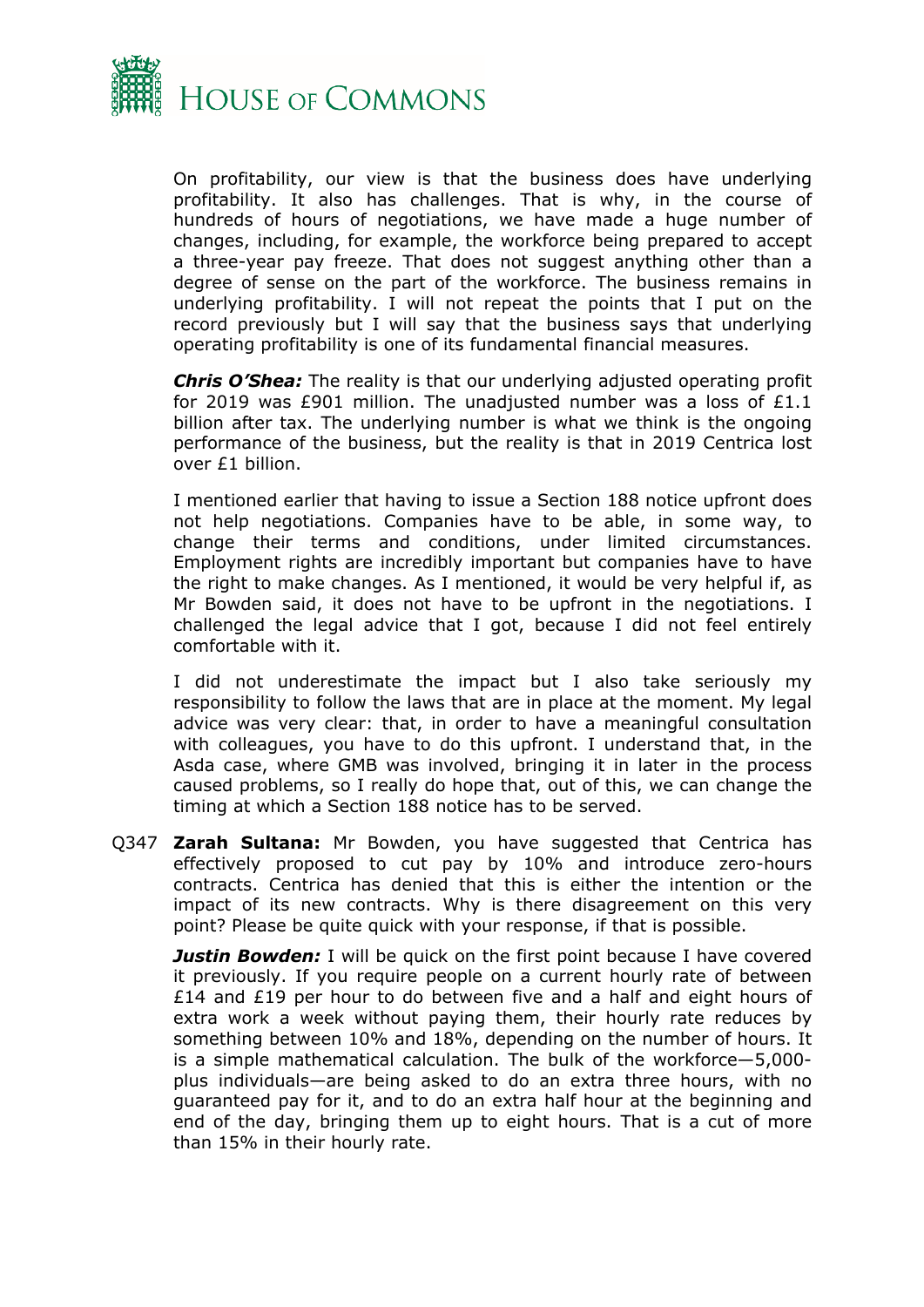

On zero hours, we have drawn a parallel to this with the reduced control that members have over when they work and the hours of coverage that they have. That is the way in which our members would seek to describe it. If there is not time, I am happy to write to you on this, but I was going to read what one of our single-parent members said on Friday to the Welsh First Minister around this particular point, if appropriate. If time is tight, I can forward that.

Q348 **Zarah Sultana:** Please forward it. I will ask my final question. GMB and Centrica both accuse each other of using regrettable language during the conduct of this dispute, including offensive language. How might both parties go about resolving these issues in a more constructive fashion?

*Chris O'Shea:* As I mentioned, I am committed to working with all of our trade unions. We have good relations with Unite and UNISON. Relations with GMB at the moment are strained, but I am committed to working with Mr Bowden and the rest of his colleagues going forward. We have seen the use of terms that I have not heard for decades, such as a GMB official talking about "scabs". That is an abhorrent term. We have had lists of colleagues who have been working circulated on WhatsApp groups to other engineers, so they can be intimidated. As I told you earlier, my family had a package of excrement delivered. We have had the police involved in people going to some of our executives' homes. The police are involved in the case involving my wife and son.

We have to find a way—and I am committed to finding a way with Mr Bowden—to de-escalate this. We have to move forward. We cannot succeed as a company without our colleagues, and our colleagues have trade unions. We will work together. I hope that GMB can join us, with Unite and UNISON, in a progressive partnership to build this company to help deliver the net-zero-carbon initiatives and to progress on the COP 26 targets that will no doubt come out shortly.

**Justin Bowden:** If I can quickly respond, the way in which the business has sought to respond to the fact that some 7,000 or 8,000 of its workforce rejected the proposals has been to single them out and to suggest that, in some way, they are out of kilter. I have to say that, in my 25 years as an official, I have never seen the level of pressure brought to bear on a workforce at any point. The endless stream of meetings and emails, with leverage applied by managers at all levels within the business, telephoning people within and outside of hours, telling them that, in some way, there was something wrong with them having a different view from that of the company, has been absolutely unprecedented. I have not seen anything like that before and I am not surprised by the outcome, where you push people into that position, nor by the effects that it has had on people's mental health and other wellbeing.

I would be more than happy to have further discussions with Mr O'Shea around this point, but the measures and means employed by the business are not consistent with what normally happens in these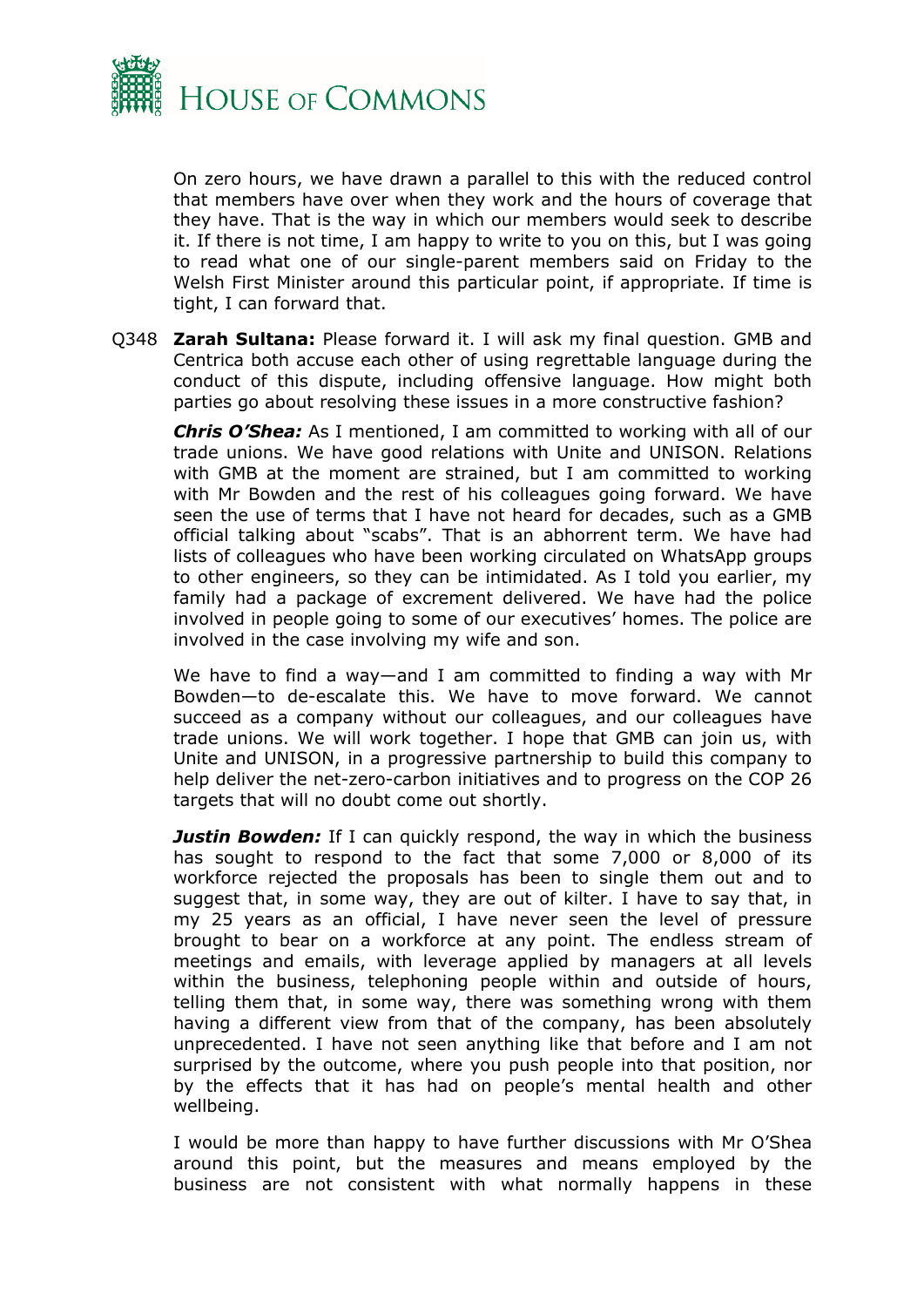

circumstances. Normally, a business sits down and says, "We need to make change for this reason," and we would always engage in that circumstance. If, at the end of that, as a last resort, agreement has not been reached, there may be further changes. Fire and rehire should absolutely be outlawed as a tool that can be employed before discussion has even started.

Q349 **Mark Jenkinson:** I will start by condemning the language suggested by Mr O'Shea, the intimidation and the abuse of anybody's family. That does not help anybody in this dispute at all.

Mr Bowden, I have met with some Centrica employees who still have significant issues around the start times and the additional hours, but also the worry that, despite the company's guarantees, there are, effectively, no guarantees because of contractual clauses enabling the company to change contracts with reasonable notice and the alleged removal of collective bargaining clauses.

One thing that stood out to me was that Centrica put a lot of weight on the additional money that can be earned through the CTAP scheme, but there is a lot of concern that employees can end up in an hours deficit because of this scheme. Mr O'Shea will probably want to comment on this after you. One particular example brought to my attention was that, currently, an engineer is allowed 40 minutes to service an inset gas fire, which can take an hour. Mr O'Shea said this is all about the customer. Right away, that might put an employee in a deficit. Strikingly, he said that a boiler lead, which takes 10 minutes to input into an app, including a couple of photographs, credits them with 42 minutes, which is more than a safety-critical issue such as a gas fire. Do you have any comment on that?

*Justin Bowden:* There is quite a lot within that. For anybody who is not familiar with it, CTAP is the company's new bonus scheme that it wants to introduce. One of the reasons that we ended up in the dispute that we did is that that bonus scheme and how it worked was not a finished article when people were being asked to vote on it.

Mr O'Shea asked people to take a leap of faith, and the difficulty with that was twofold: first, that they already had had the gun placed to their head from fire and rehire; secondly, the business has a history, going back over at least five years, of broken promises and of failing to deliver on all sorts of things, including the apprentices that Mr O'Shea referred to previously and cannot be laid at his door, because they pre-date him. There was a promise made, in return for pensions changes by the workforce, for 450 apprentices. At the point at which we were consulting on this offer, fewer than 50 had been appointed, so the business does not believe the management, because the management does not do what it says it will do.

In terms of the proposal, the expectation is that people will work harder and faster, so that means that there will be less time to carry out certain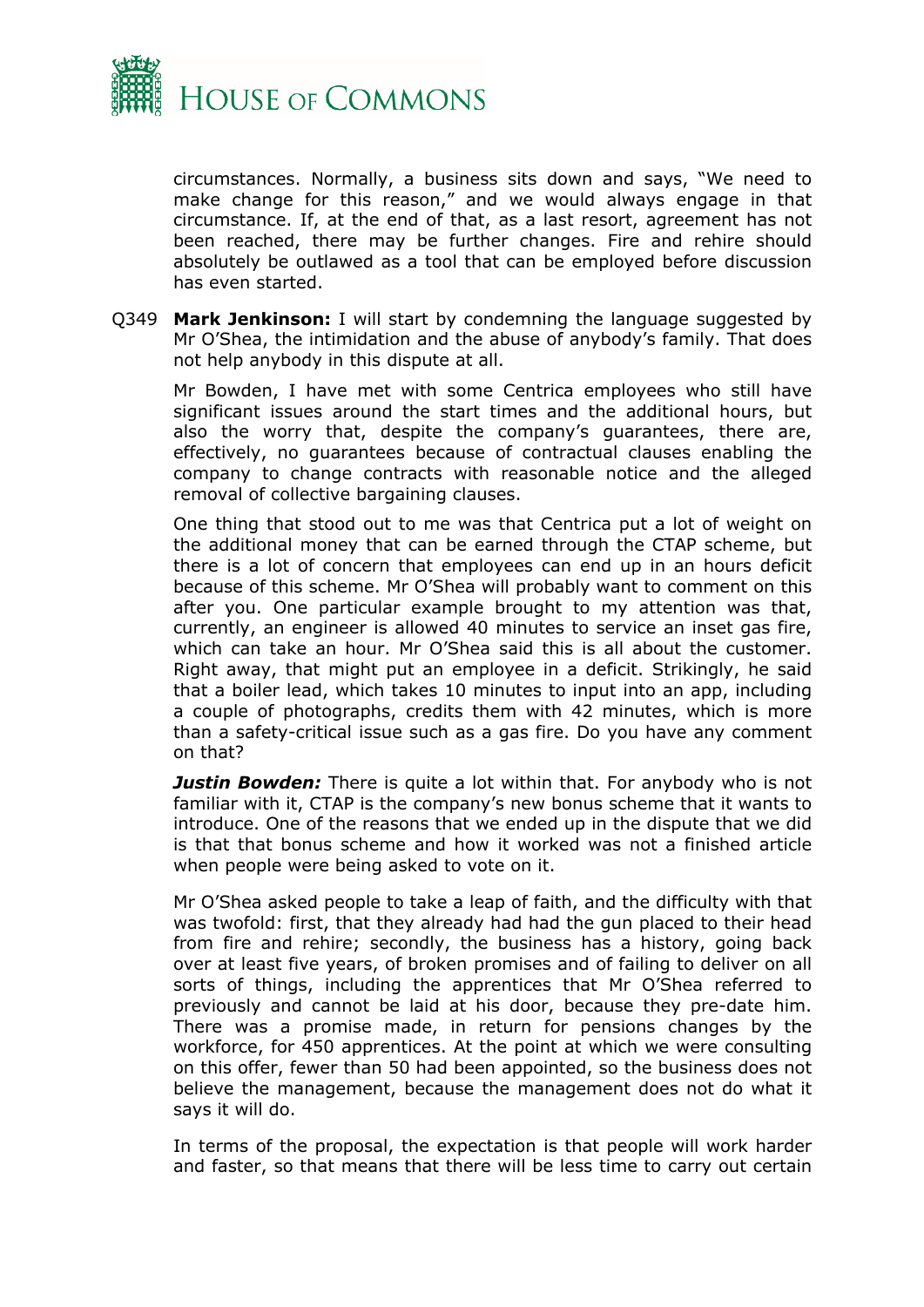

tasks. The way in which things are measured—for example, the credit given for selling, which is what the boiler lead is—is ultimately determined by the business. The problem is that we do not have the clear contractual protections within that that allow people to have certainty about how they work and to not think that, as things move forward, the business will turn up the speed at which the production line operates. If people do manage to perform, they will just move the goalposts around that.

There is an awful lot within that. The workforce ultimately do not trust their management, and that is one of the major obstacles to be overcome in terms of making for a successful business, which is what everybody would like to see happen.

#### Q350 **Mark Jenkinson:** Mr O'Shea, how do you overcome those issues?

*Chris O'Shea:* Initially, the contracts that we have proposed did have a clause, which I understand to be a fairly standard clause in employment contracts, that said that things could be changed with 28 days' notice. Mr Bowden is right in that trust is not where I would like it to be between our colleagues, and people raised that, so we have removed that clause. That clause is not in our contract. We listened to people and we took it out.

At the moment, people visit, on average, 6.4 or 6.5 customers a day. I was not in anywhere near as many of the negotiations as Mr Bowden, but I did go to the odd meeting. He demonstrated, on a whiteboard, customer productivity. One of the points that he made that really resonated with me was that we have made the company complicated and we, as management, have reduced the productivity of our team. What we are asking for is for people to go back to levels of productivity we saw before. It is right that some of our engineers pride themselves on being great at selling. I have spoken to some of them and they want that protected. I have spoken to others who are worried because they say they could not sell a fire in a cold country, so they do not want to have to rely on that.

Our scheme seeks to reward all of the different types of engineers who we have: those who sell well can be rewarded—they can have time credit or they can have extra money—and those who do not want to sell can get the same credit. Our CTAP scheme is not just about pay. For some of our people, it is not just about money. You can earn up to £11,000 if you visit nine customers a day and you can decide whether to claim overtime or to use CTAP as flexibility. That is a colleague's choice. You can bank up to three days' time off in lieu every month. One of the points that Mr Bowden made, which I completely agree with, is that work-life balance is very important. What we have learned is that, as engineers and other colleagues work through their lives—I suppose this is the same for all of us—what is important changes. For some people who want more time off, they can bank time. For some people who want more money, they can earn more money. It is really up to our colleagues with regard to that.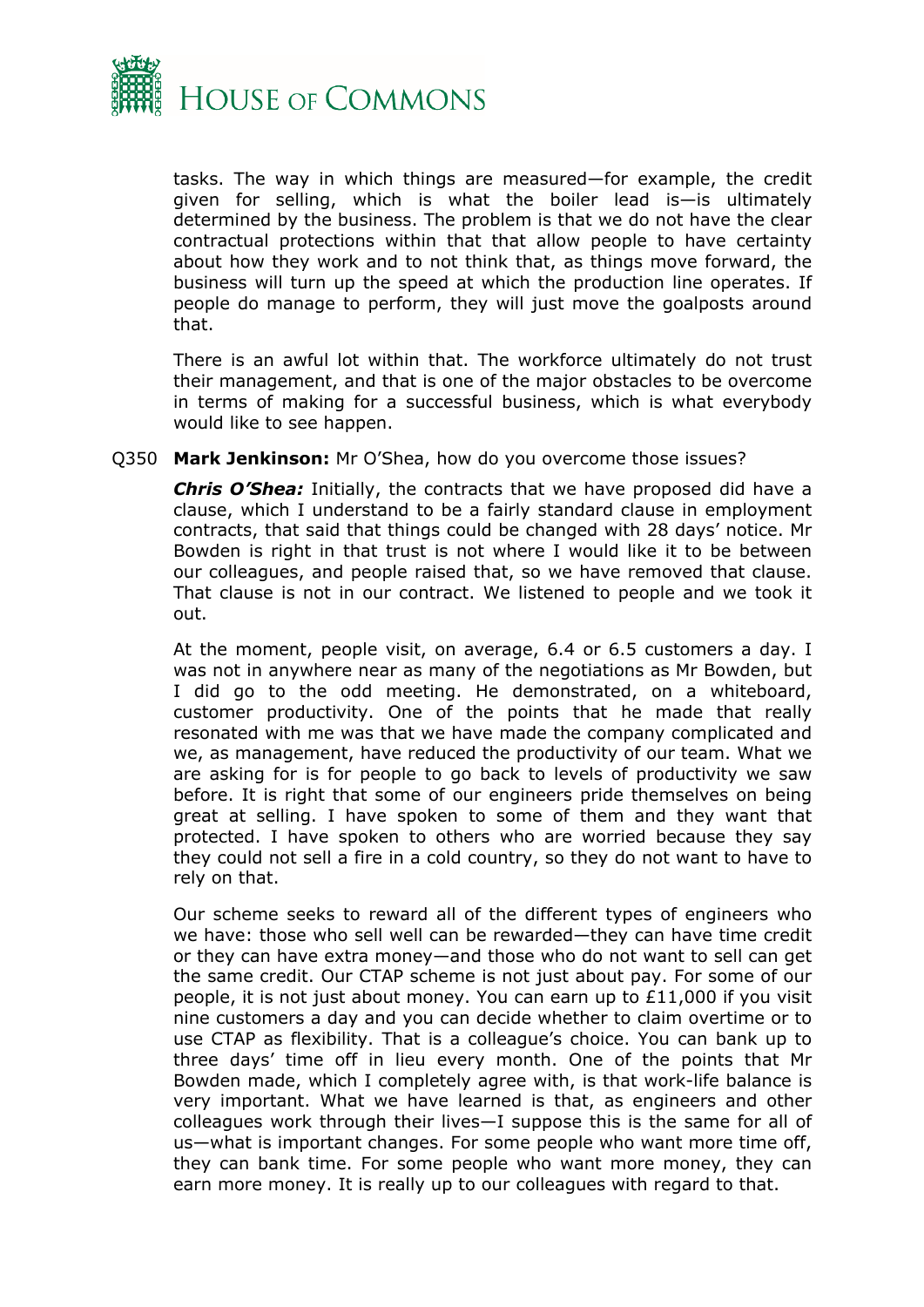

We have to rebuild trust. I am committed to doing that with our unions as we move forward, but what we are looking for is productivity to go back to where it was, and that is something that we have to be looking for not just in Centrica but in the country as a whole.

Q351 **Alan Brown:** Mr Bowden, you have made it clear that fire and rehire should be outlawed. Do you support my colleague Gavin Newlands' Bill on this subject?

*Justin Bowden:* Yes, on both counts. It should absolutely be outlawed. It has no place in modern industrial relations. It is an utterly un-British type of mechanism that can be, as we have seen within British Gas, very wrongly used, with consequences that are, ultimately, of no benefit to anybody. What GMB would like to see is for it to be outlawed and for the process of industrial relations to be able to be carried out as it generally is right across the economy, in a sensible fashion.

Q352 **Alan Brown:** Is there similar employment legislation elsewhere in Europe, where collective bargaining still takes place and where fire and rehire is outlawed?

**Justin Bowden:** It is very unusual. It does exist in one or two other European countries, if I recall correctly, but it is very unusual. In most other European countries, negotiations and changes are carried out by consent in a far more comprehensive and inclusive way than certainly has been the case within British Gas over the last six months.

Q353 **Alan Brown:** Mr O'Shea, you said you want legal clarification of when to serve fire and rehire notices. Does it not go deeper than that? If it can work in other countries in Europe, why do British companies feel the need to keep this insurance policy?

*Chris O'Shea:* Companies have to have the ability, in limited circumstances, to change contracts, rather than just watch—as we have competitiveness erode and jobs walk out the door. If we do not do this, the jobs will go to the gig economy, which nobody wants. The circumstances have to be limited.

Q354 **Alan Brown:** Is it a wider issue of employment rights? If the jobs are just going to migrate to the gig economy, does that suggest deeper problems than just fire and rehire?

*Chris O'Shea:* It is a problem for legacy companies like ours. We have been going for over 200 years and we have terms and conditions that have been built up over a number of years. The market has changed. Customer needs and wants have changed. We have to change as well. Companies should not have the right to do this under any circumstance at all—employment rights are important—but it is inescapable that our use of contractors and the gig economy has increased substantially over the past several years.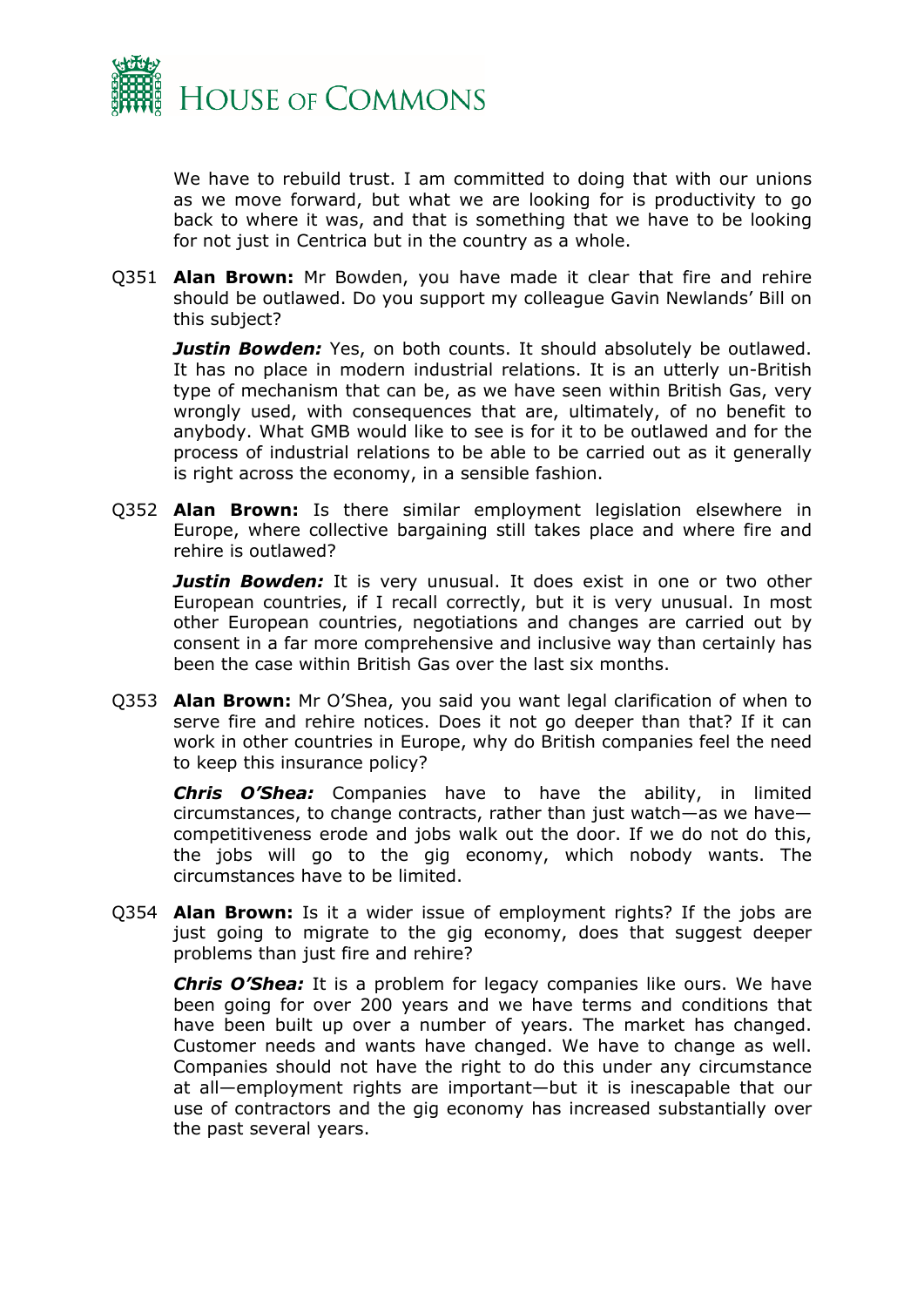

What I am trying to do is to stop that and to protect the direct-labour employed model that we have. We have the biggest unionised workforce of our kind in the UK and I am proud of that; I want to keep that, but we need to be able to change. That is why I have told your colleague, Gavin Newlands, that we should not lose the ability for companies to make changes, but we should change when the Section 188 notice has to be served. I would argue that it would not be in line with British values to watch strong legacy companies like British Gas and others simply die over time, because, ultimately, that is what we will face.

Q355 **Alan Brown:** Is this not another mixture of language? Mr Bowden was saying that fire and rehire is very un-British, and you are saying it is British values that need to be protected. We are using language that is not really helpful. There is a bigger picture that we need to keep in mind.

*Chris O'Shea:* I agree that there is a bigger picture. For me, it is about saving and growing the 20,000 jobs that we have, and helping the country deliver the net-zero targets that we have.

Q356 **Chair:** Thank you, colleagues, for your questions. I just have one quick follow-up before I bring the session to an end. I was concerned to hear from Mr Bowden about pressure being applied to individual workers as opposed to going through the union negotiation. Mr O'Shea, you have not been calling engineers yourself, have you?

*Chris O'Shea:* I do speak to colleagues. I spoke to an engineer on Saturday who is on strike, because I got a message from him. I called and had a chat. I did not try to pressure him. I listened to him and he gave me some ideas as to how we could move forward. I do speak to colleagues very regularly but I have not called anyone to pressure anyone to sign a contract. I respect people's right to go on strike. I take exception to inflammatory language and intimidation, but I have not done that.

**Chair:** Thanks for that. As I said at the beginning, it is unfortunate that we are having to have this session in public evidence before the Committee, and I sincerely hope, as do colleagues on a cross-party basis on this Committee, that you are able to resolve this, for your workers, for the success of the business in the future and indeed for your customers, who I know are also wanting you to resolve this.

The key issue for us to take away is this issue of the interpretation of the legislation. As it stands, I am not entirely convinced by the argument that you had to issue the fire and rehire so early because of the law, because, if that was the case, every other business going through these redundancy processes at the moment would be doing it. My sense at the end of this hearing is that that was probably your decision, Mr O'Shea, and you might want to reflect on that. From my perspective, it was probably the wrong way of doing it.

We will take up your offer of seeing the legal advice and we will talk in private session with your lawyers and with the trade union as we look to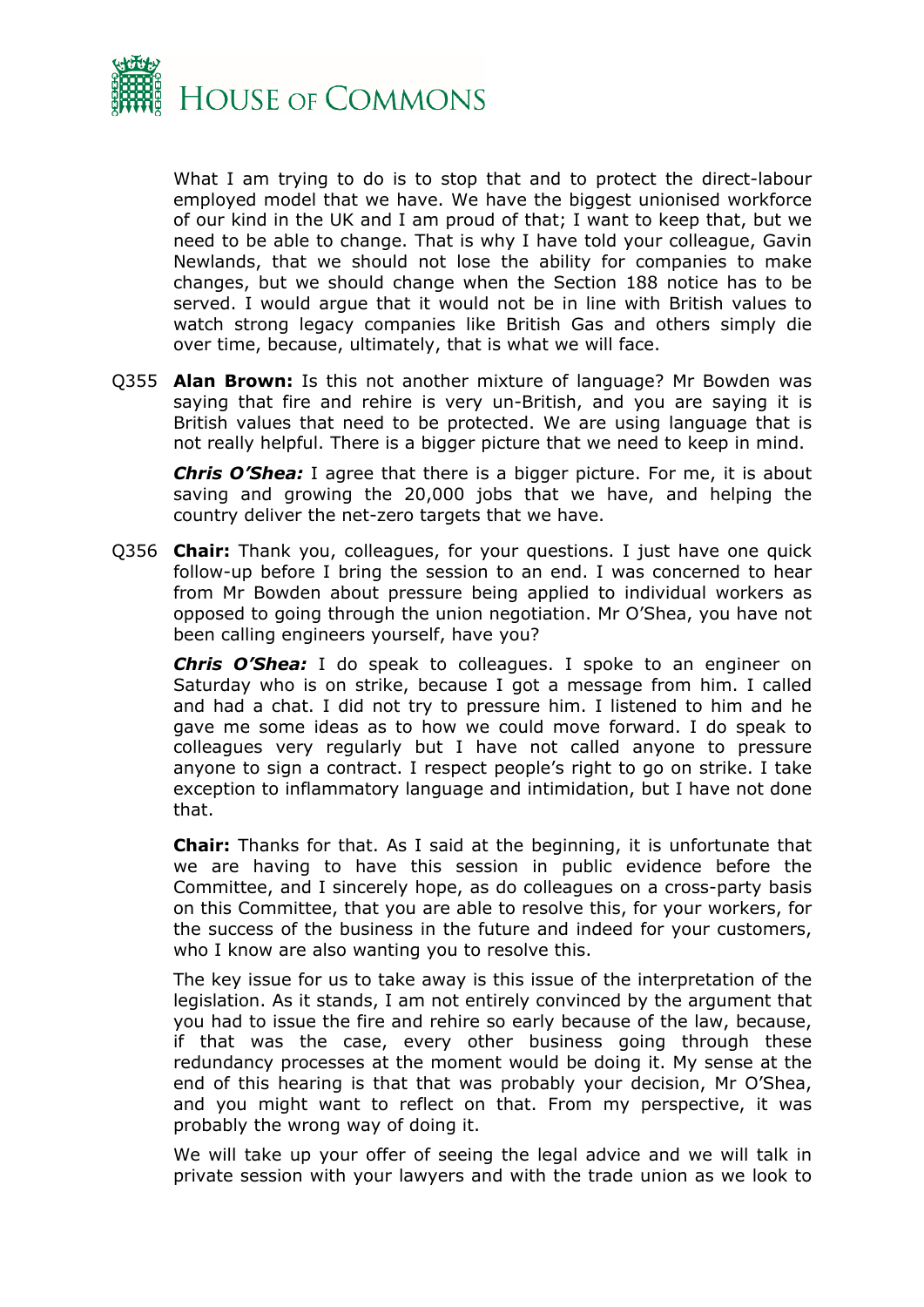

the employment rights Bill that is going to be coming to the House in due course, to see whether we need to ban fire and rehire as a legal right in the legislation. Thank you, Chris O'Shea, CEO of Centrica, and Justin Bowden, national officer from the GMB, for your time.

## Examination of witnesses

Witnesses: Tim Sharp, Mike Brewer, Rob Joyce and Matthew Taylor.

**Chair:** We are now going to move on to our second panel today. I am delighted to welcome Tim Sharp, senior employment rights officer at the TUC; Mike Brewer, who is the chief economist at the Resolution Foundation; and Rob Joyce, who is the deputy director of the Institute for Fiscal Studies. At approximately 11.30 we will be welcoming Matthew Taylor, who was the chair of the Good Work Review.

I apologise to those watching for having another panel of male witnesses only. It is something we are conscious of as a Committee and we promise to do better in the future.

Q357 **Ms Ghani:** You should not worry too much, Chair; you have lots of powerful females on the Committee. My first question is to Mike and Rob. I do not want to talk about disparities being acceptable; I want to know whether you think the Government have a strategy in place to deal with BAME or minority groups who are over-represented in low-paid and insecure work, and how they can help them post Covid. Secondly, it has taken quite some time for senior management teams to have representations, not only from BAME communities but from working-class people. Has Covid set them back a generation?

*Mike Brewer:* They are two very good questions. I do not have a great answer to the first one, other than to say that the over-representation of black and minority ethnic groups in disadvantaged areas of the labour market is not a particular feature of the labour market. It just represents structural inequalities and structural racism throughout UK society. There is no one easy explanation for why it happens. We know that black and minority ethnic people do well in the education system compared to the white majority, and then when they go on into the labour market, their outcomes become less good.

On your second question, I would hope that the Covid crisis causes us to change how we think about low-paid workers. We have seen the value. We have seen that many key workers are paid perhaps far less than we would like. We know that a very high number of care workers are paid below the living wage, if not below the minimum wage. We know that the delivery drivers we rely on are often forced into self-employment, where they lose employment rights. I hope it is the case that Covid allows us to reassess our view towards disadvantaged groups in the labour market, but I am not yet seeing any evidence that that is happening.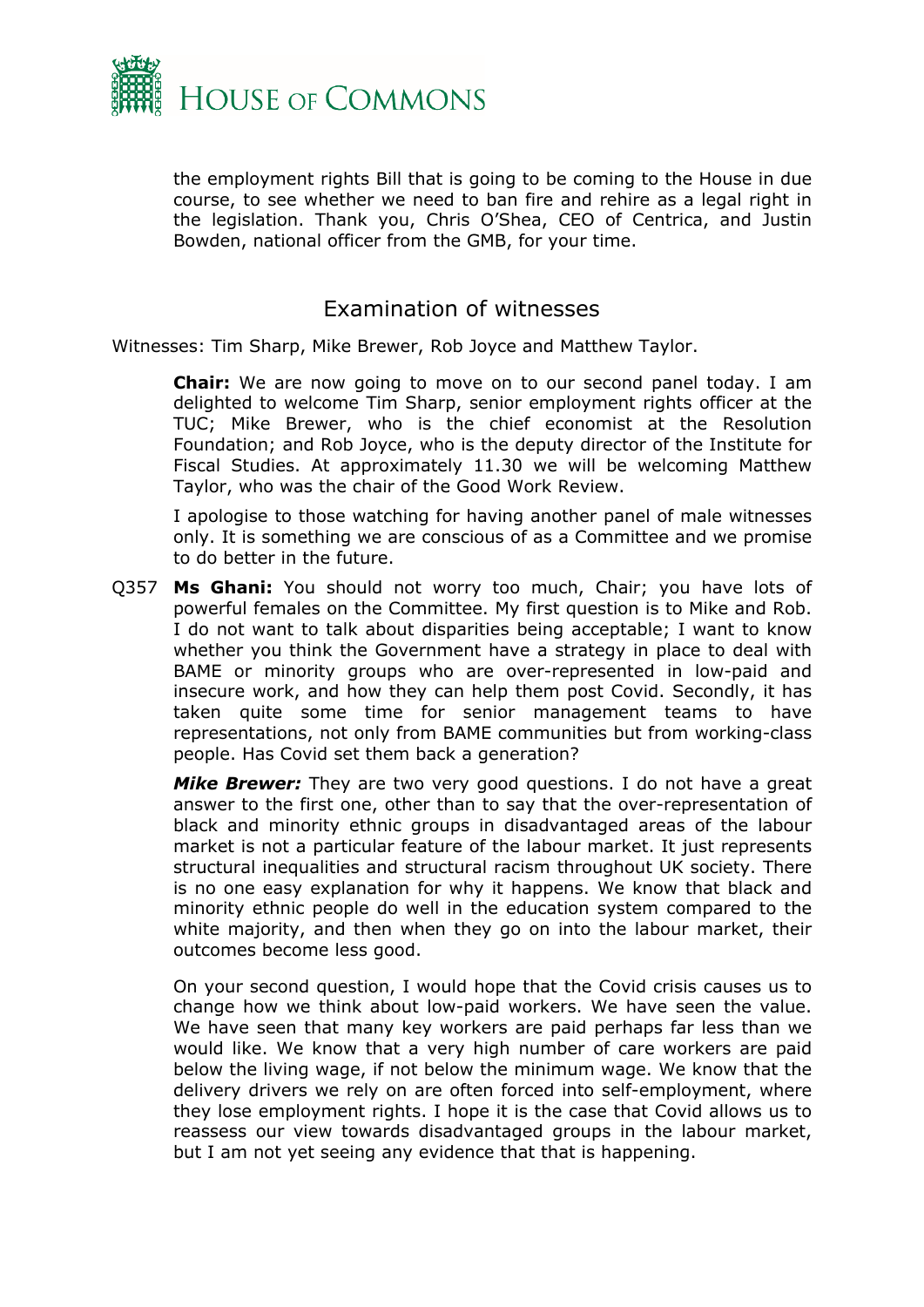

*Rob Joyce:* On the first question, you can think of this from two different broad angles, in terms of the disproportionate representation of ethnic minority groups in low-paid and insecure work. You can think about it in terms of reducing the marginalisation and disadvantage faced by some of these groups, which we absolutely should do. You can also think about it in terms of reducing the large insecure areas of the labour market. Inevitably, more marginalised groups are the ones who disproportionately fall into those areas when you have them. You should definitely be keeping that second category of responses in view, even when the specific focus is on ethnic minorities or, indeed, other groups who are disproportionately likely to end up in that part of the labour market.

Issues around the workings of some of the more informal economy and alternative work arrangements, which we may come on to later in the session, are key here, and success in addressing those issues would disproportionately benefit some ethnic minority groups.

Of course, another general point here, as ever, is that it is really important for the Government to have a good handle on the somewhat different issues facing different ethnic minority groups. There is a lot of variation there.

I would keep both of those broad angles in mind: the disadvantage and marginalisation faced by ethnic minority groups, where a lot of the puzzle or the challenge is, as Mike said, about what happens after education, on entry to the labour market, which is where a lot of those groups tend to fall behind. I would also focus here on the more general issue of insecurity and low pay in the labour market, because that will always disproportionately affect more disadvantaged groups.

Q358 **Ms Ghani:** We are yet to see the full extent of unemployment caused by the pandemic, unfortunately. What can the Government do to ensure job retention and also to help out with self-employment support schemes in a way that minimises further job losses and redundancies?

*Rob Joyce:* The challenge we are going to face at whatever the point is when public health restrictions are significantly eased and, presumably, the support schemes are wound down further is in part very likely to be one of effective reallocation. There are going to be a number of workers at that point who do not have their old job. The issue is going to be how effectively we can get them reallocated into not just other jobs but hopefully other good jobs with good prospects of progression. Of course, this is one of the areas where history is not very encouraging.

We do not know yet exactly what the composition of labour demand is going to be at this point and exactly which sectors are going to bounce back and how quickly. It may well be that, for quite a period of time, the mix of jobs that is going to be demanded in the economy is going to be somewhat different from what it was before the crisis. There are a number of reasons for that. It may be that the crisis itself has quite persistent effects on sectors like retail. Another key issue is that, as we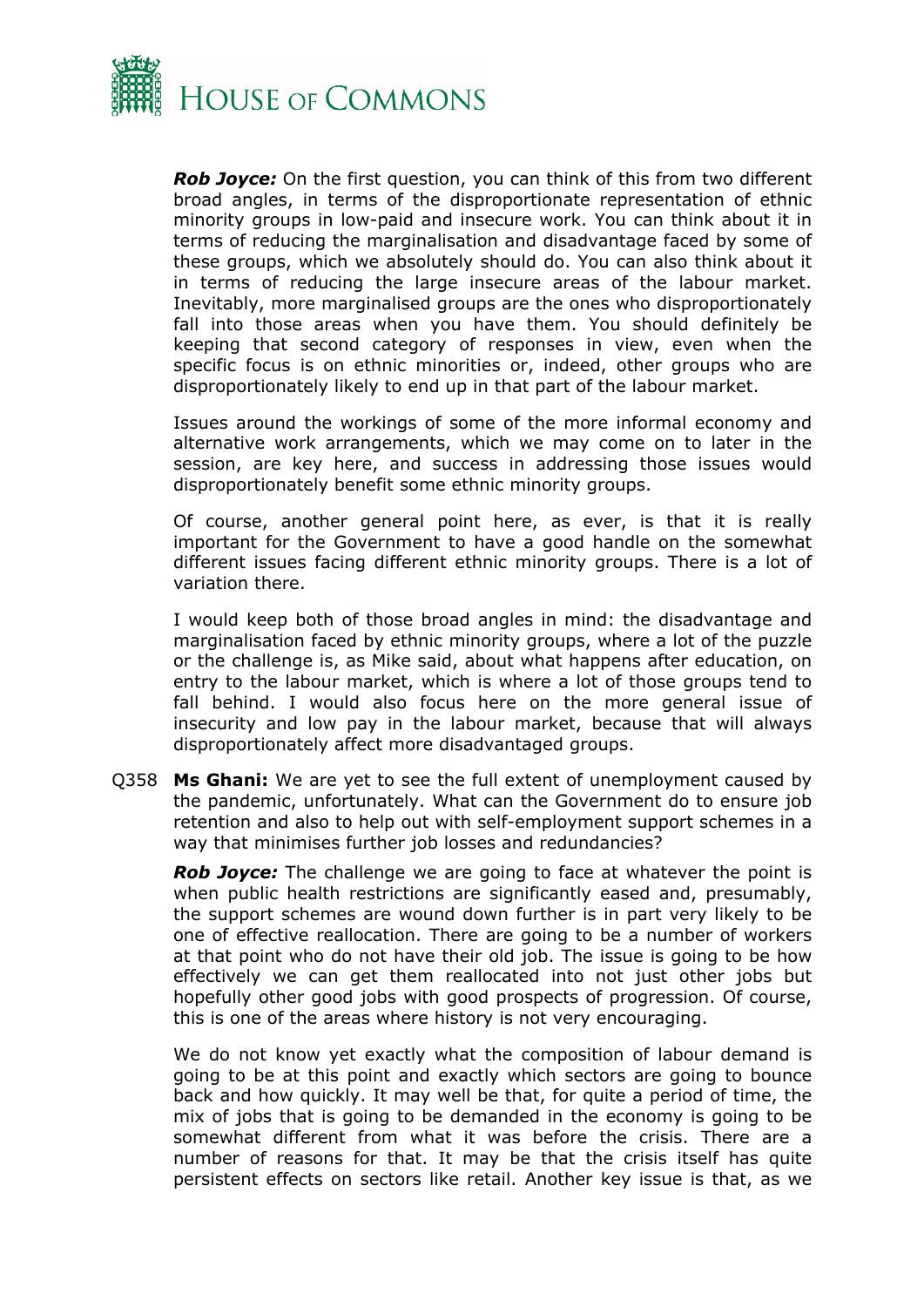

recover from the crisis, we are going to see other potentially quite big structural adjustments happening at the same time, which is quite unusual. Disruptive effects of Brexit would be one example; the transition to net zero would be another. There is going to be a lot of structural change potentially.

The big challenge is going to be how we support people when they are out of work and looking for work, and how we get people back into the right jobs. There is a role here for relatively active policy. To start with a small example of the kind of thing I have in mind, can DWP do more to help people get matched up with not just the occupations that they used to do or that they say they want, but those that actually are suitable for their skillsets? We know one issue is that people often tend to look for work just in the occupation they were in last. We may find that, if that happens a lot, it is a real constraint on getting people back into jobs, and good jobs with good prospects of progression. Of course, training and skills policy comes in here in a very key way as well.

One other point is about data. We really are going to want good and quite fine-grained data on where the mismatches are most severe between the skills of people looking for work and the skills required by new vacancies, because that is going to be where we need to work hardest to correct the problem. At the moment, we do not really have a great way of getting a sense of that.

*Mike Brewer:* The first thing the Chancellor has to do is not phase out the job retention scheme too soon. I know he is going to come to this in the Budget. He is currently planning for the end of April. It does not look like the economy is going to be functioning normally as of 1 May, so I think his first decision is to make sure he phases the ending of that scheme perfectly in line with the easing of the restrictions, without gaps either side.

Q359 **Alan Brown:** Tim, during the recovery from the previous recession in 2008 and post 2008, there was an increase in low-quality and low-paid jobs, zero-hours contracts and temporary work. Is this likely to be repeated post Covid? If so, is there a way to mitigate that?

*Tim Sharp:* This is definitely something that worries us. We think about one in nine workers were in insecure work ahead of the coronavirus outbreak. We know that left them exposed to big drops in income or potentially unsafe working conditions.

There are worrying signs at the moment. We did a survey that found that one in 10 workers said they had faced fire and rehire tactics to downgrade their conditions. When we talk to unions operating in sectors like hospitality, we worry that there are concerted efforts there to level down pay and conditions, rather than level up.

We need to be thinking really carefully about what sort of economy we want as we come out of the pandemic. There is evidence from people like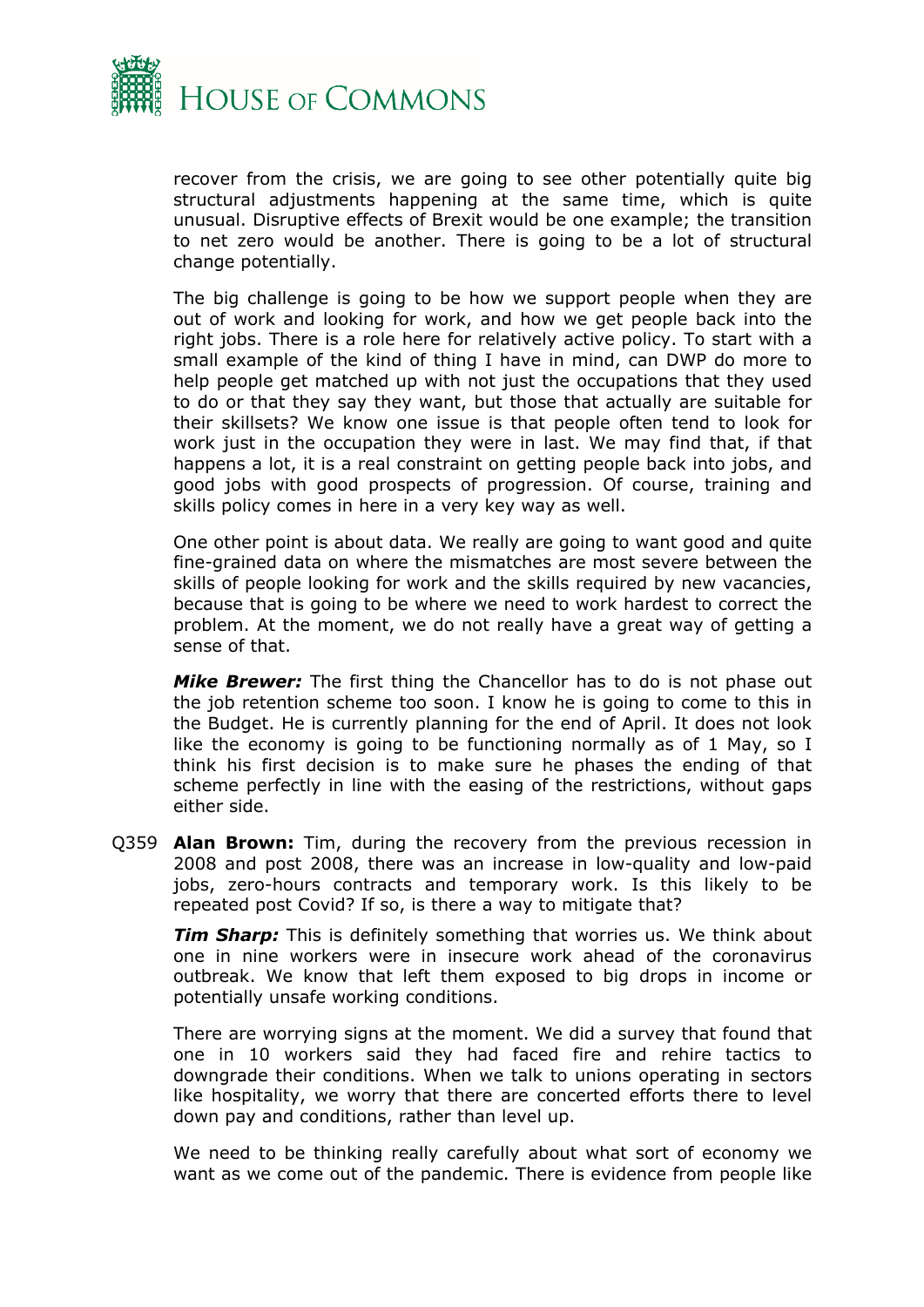

the OECD that decent work is associated with better economic outcomes. It makes sense that if you are committed to your workers you invest more in them.

We are keen to see policy efforts directed towards encouraging decent work. That means good-quality jobs should be protected now. It means making sure that the furlough scheme does not suddenly come to an abrupt end. There should definitely be efforts to raise the floor of employment rights and crack down on the use of zero-hours and shorthours contracts. Also, the Government need to start making an effort to encourage good-quality jobs in emerging industries such as green energy.

Q360 **Alan Brown:** You mentioned fire and rehire there. Has there been a real prevalence of these tactics during the Covid pandemic? Is this likely to continue? We heard in the previous session that the GMB wants to see it outlawed. Is that something the TUC agrees with?

**Tim Sharp:** Yes, absolutely. We are worried about what appears to be the prevalence of it. Some employers are opportunistically taking the opportunity to downgrade terms and conditions at a time when workers are worried about their prospects. It is not a new tactic, but we are seeing quite extensive use of it in hotels and restaurants in particular. We have also seen the more prominent use of it in sectors like aviation. That is a real worry, and there should be action taken to crack down on the use of fire and rehire, so we agree with that.

*Matthew Taylor:* To introduce myself, I am the former director of the Office for Labour Market Enforcement. In response to the question, there is international evidence that, when unemployment rises, you are likely to get both an increase in precarious work and an increase in non-compliant employment; you are going to get an increase in employers who are not ensuring that their workers receive their full entitlements and rights.

It is important that we reflect upon the challenges for labour market enforcement and compliance of a different labour market. The enforcement agencies that I oversaw until Sunday evening had flat budgets last year, and I expect, given the way the spending envelope works and that they are not a protected area, that they will expect to have substantive cuts in their funding in the year ahead, despite the fact that they are facing further challenges and, of course, having to work in the context of Covid.

The Government are commendably committed to doing some things to try to protect precarious workers, but we have been waiting a long time for clarity on these matters. For example, it is getting on for two years since we had a consultation originating from the Low Pay Commission around minimum notice periods for workers on zero-hours contracts, and fines for late cancellations of shifts for people on zero-hours contracts.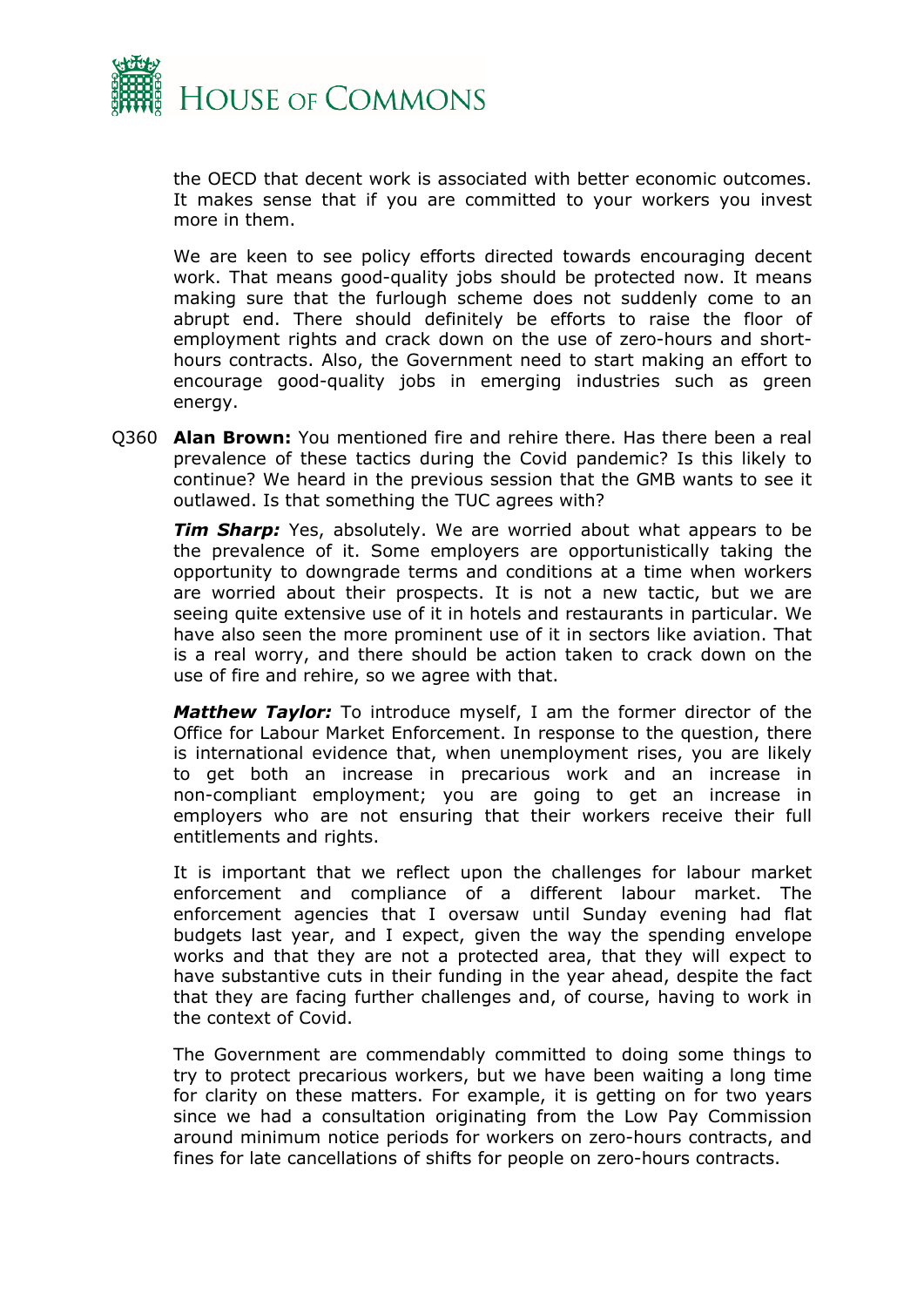

One of the other important measures that would be in an employment Bill, and about which we are waiting for clarity, is around employment status. Of course, many key workers who people have focused on in the last year, in areas like social care and delivery, are workers who can often be mischaracterised as self-employed, when really they ought to be characterised as workers and receiving workers' rights. Because they are classified as self-employed, they have minimal rights, and, of course, less money comes into the Exchequer if they are classified in those ways. We have seen these court cases, like with Uber, rolling on for many years. One of the things that the employment Bill should hopefully be doing is helping us have more clarity.

Finally in that regard, I have come to the conclusion, which is not a conclusion that I put in my review for the previous Prime Minister, which was published in 2017, that we do not need three statuses of workers: employees, limb (b) workers and self-employed. Two statuses are sufficient: self-employed and employees. That would deal with some of the issues around precarious work.

Q361 **Alan Brown:** Do you have a view on whether fire and rehire should be outlawed?

*Matthew Taylor:* That would be going beyond the remit that I have at the enforcement office. One of the questions here is around what the law does and does not cover. There are several issues, such as the treatment of pregnant women, where one is relying primarily on people taking cases to employment tribunal. That system, as we know, is under immense strain. I do not know what the backlog is now, but it is under immense strain.

One of the things that I have been disappointed by in recent months is that there has been very little debate about the Government's commitment to create a single enforcement body. This is an enormous opportunity to bring together the work of HMRC on the national minimum wage, of EAS on employment agencies, and the GLAA. We should be having a bigger debate about the possibilities of a single enforcement body, including whether it might have some role in trying to make the employment tribunal system work more effectively than it does at the moment. It really has severe problems at the moment. That is partly about whether there are some issues that are currently employment tribunal issues—civil issues—that should be brought into the regulatory sphere, but it is also about how to make that system work more effectively than it does at the moment.

Q362 **Alan Brown:** Mr Joyce, we obviously want to protect jobs but there needs to be a rebalancing in the economy. Tim touched on green energy. We need to hit net zero. There is talk of a green recovery, which sounds really good, and I am sure most people would sign up to that aspiration. Are there plans that Government should be putting in place now to allow that restructuring to a green recovery? If they are not doing enough, are there things they should be doing now?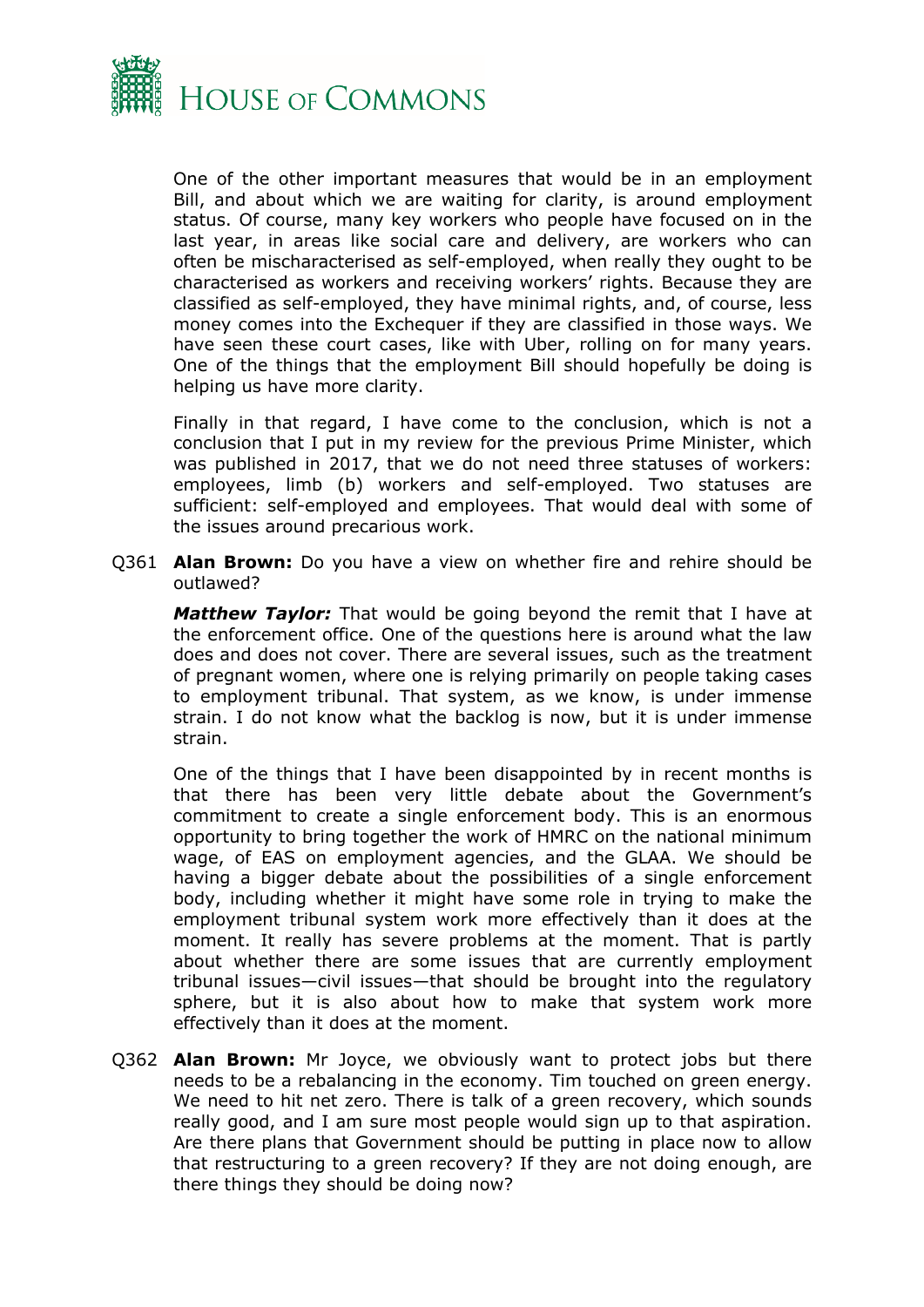

*Rob Joyce:* The main point I would raise there is around making sure we are not on the back foot in terms of the implications of some of the structural change for particular parts of the workforce. There are going to be a lot of similarities with some of the other kinds of structural change we have had in the past. We are going to be creating new kinds of jobs that require a certain set of skills, and other kinds of jobs will probably be negatively affected. At some level, there is a question of reallocating.

One of the worst things that can happen is that the people who lose out are not able to take any of the new jobs created because they do not have the right skills, they are not in the right places, they are not made aware of these jobs or whatever the friction is, or they are not able to take some other good job. When you get a geographical clustering of those kinds of effects, which can often happen when change happens at the level of particular industries or occupations, that can become a real problem for a whole local economy. The Government need to see this in part as a challenge of managing structural change in the economy and stopping that becoming entrenched disadvantage for some of the groups who could lose out if it is not managed well.

Q363 **Alan Brown:** Mike, do you have a view on that structural rebalance? Is there one key issue you recommend the Government need to look at?

*Mike Brewer:* There are an awful lot of challenges facing the UK economy in the next decade. The move to net zero is one of them. We also need to reconfigure our economy in the light of our new trade policy. I am looking for the Chancellor and the Treasury to set out some of that strategy in the next Budget. We were hoping to see some of that perhaps in an autumn Budget, but that was postponed. It is really up to the Chancellor to come forward with those ideas in the March Budget and show us what the country's strategy is for dealing with a formidable set of changes that are facing us, as well as recovering from the pandemic.

Q364 **Alan Brown:** Do you not have any ideas that you would like to see the Chancellor present?

*Mike Brewer:* We need to move towards net zero. That is going to require changes across all parts of our economy and all parts of our society. It is not so much the individual micro-policies that are needed but more about having a coherent strategy for changing our economy, our workforce and the skills. I want to see a coherent strategy. It is not an issue of the individual micro-policies; it is a sense of knowing that Government have a coherent strategy for getting there.

*Matthew Taylor:* It is worth saying that before Covid there was discussion in Whitehall about the fact that we do not have a labour market strategy, and we have not had one for a very long time. A labour market strategy requires a systemic look. It is not just looking at one particular element, like job creation or skills. It is looking at demand; it is looking at supply. Arguably, this is an opportunity for us to do something that we should have done some time ago, which is to bang heads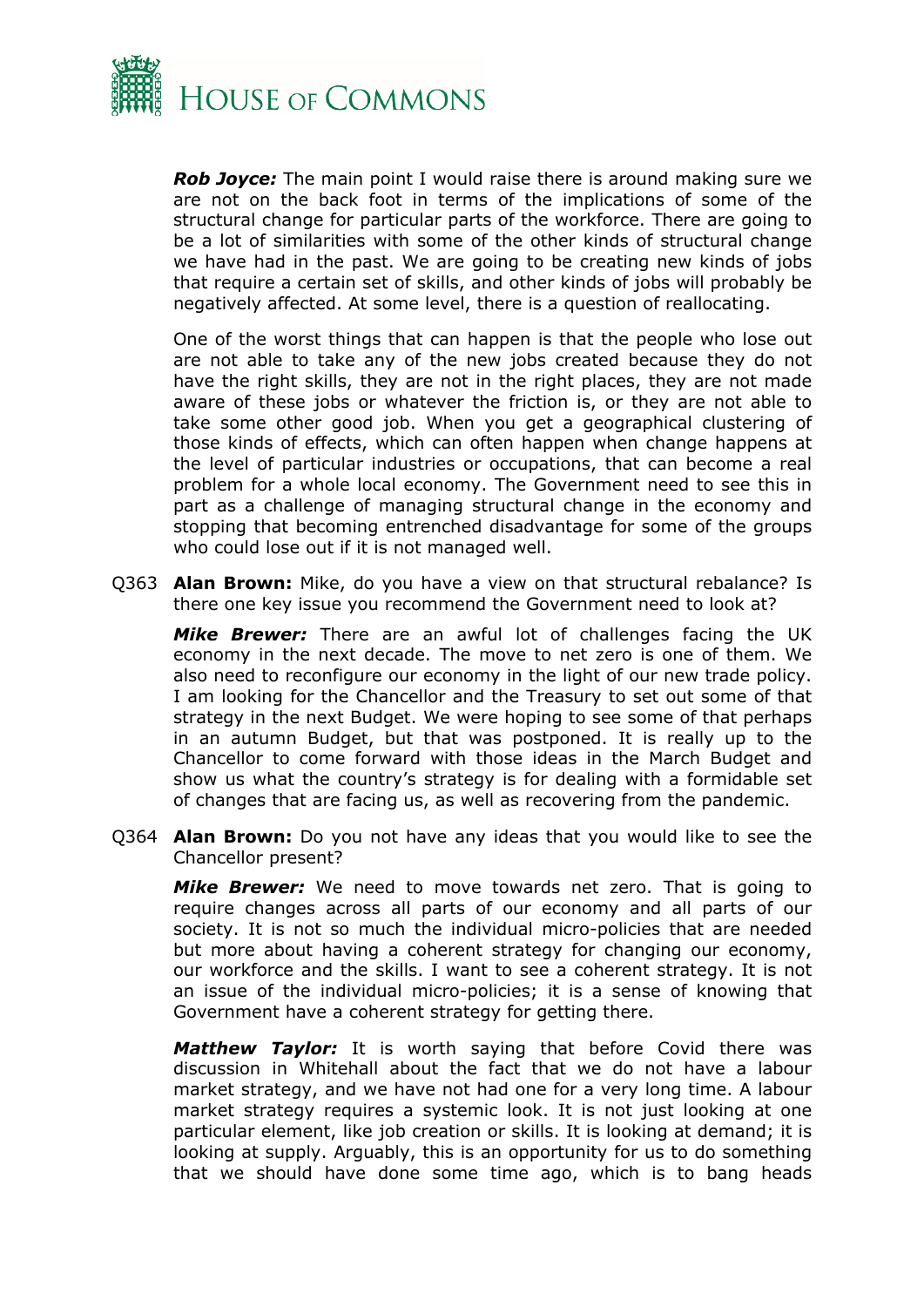

together in Whitehall. The labour market falls between Departments: it is a bit of BEIS, a bit of Treasury, a bit of DWP and a bit of the Department for Education. There is a really strong case for encouraging Departments to work together to produce a proper labour market strategy.

Q365 **Alan Brown:** What timeframe would you expect that strategy to be able to be delivered in?

*Matthew Taylor:* The strategy will take some time to develop, and it is not going to deal with the immediate issues that you have been discussing. You need to take immediate steps to address those. In a way, whenever you start a strategy, it is always going to be slower than taking immediate actions, but there is a gap in the middle of the Government's thinking. This might be a good opportunity. Because we have the green economy, the post-Covid shock, the ageing population, et cetera, there is a really strong argument for trying to bring this stuff together and have a coherent, overarching labour market strategy, which other countries have and we do not.

Q366 **Chair:** Matthew, your point about the employment tribunal is important. We will not get to it today, but it is something we may look at in the future, especially for pregnant women and new parents, as you mentioned, many on lower incomes, who cannot afford to be represented at the employment tribunal, so they do not really have access to justice in the first place.

Matthew, you have noted that you are no longer the interim director of the Office for Labour Market Enforcement. I had assumed that in the employment rights Bill we might start to get on to the single enforcement body and that therefore extending your interim directorship until that would have been a sensible thing to do. Do you have any idea why Government have not renewed your position?

*Matthew Taylor:* This is a slightly invidious because it makes me sound a bit pathetic, like I am desperately trying to cling on to my job. I really want to promise you folks that is not the case.

In brief, I was asked to take on this role in the summer of 2019. From the very beginning, when I was asked to take the role on by the Secretary of State, it was assumed that the Office for Labour Market Enforcement would cease to exist when a single enforcement body was created. If the single enforcement body is an arm's length body and has its own board, it does not need another organisation to oversee it. Also, these agencies will be together, and one of the roles of my office is to encourage better co-ordination and collaboration between those bodies.

However, for reasons that are understandable, and for other reasons that are less clear, there has not been a great deal of progress on the single enforcement body. This is, by the way, an unusual policy. It is a high-profile policy that just about every single person supports.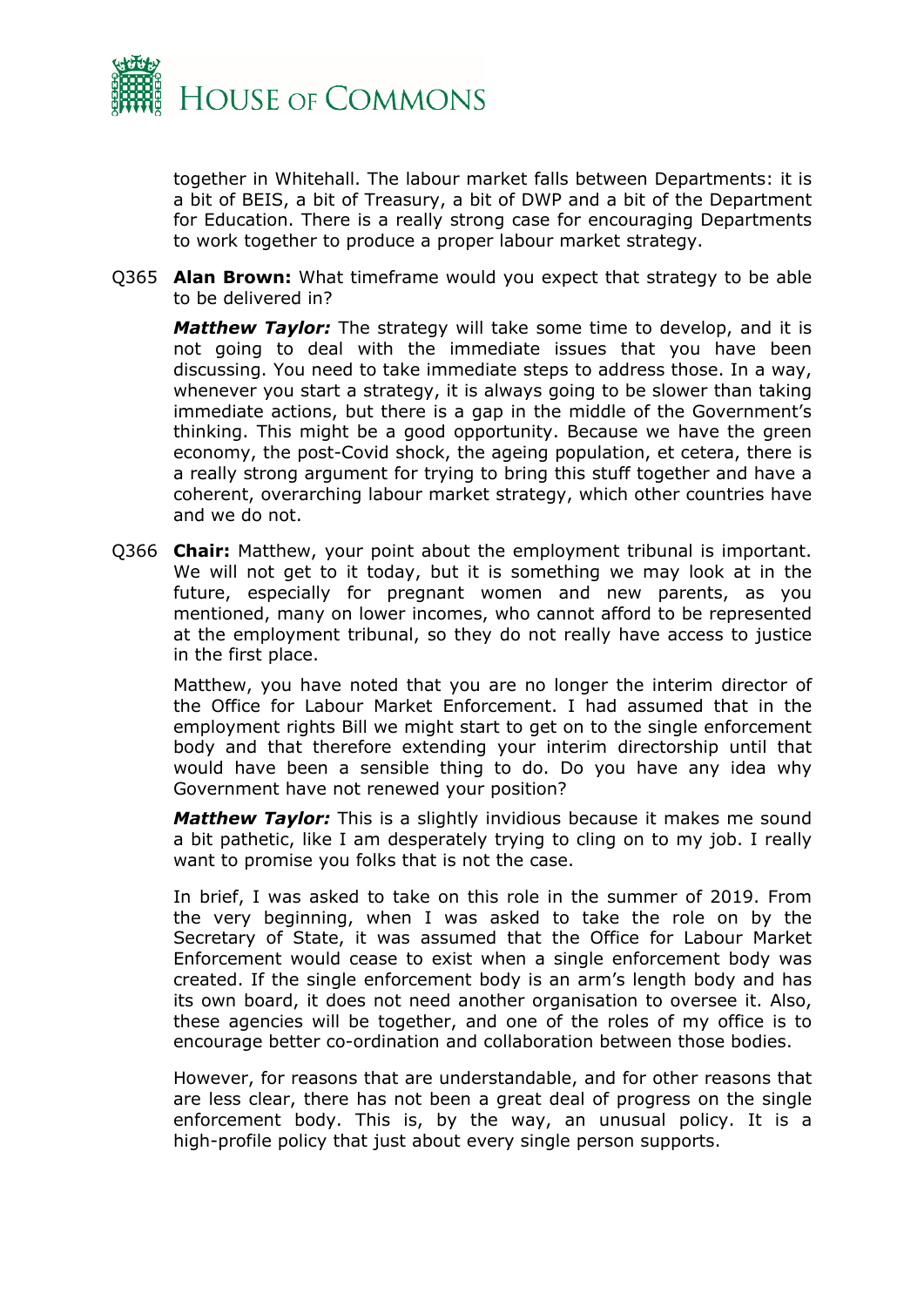

One of the things I have done in the office, rather pushing the boundaries of our mandate, is to bring people together to talk about the single enforcement body. It raises some very important policy questions. What will its local presence be? How will it work together in having a single risking framework? How will it work with sectors? What will its ethos and image be? These issues are just not being discussed, so I have brought stakeholders together: trade unions, third-sector organisations and business organisations. We have had some very good conversations.

I was appointed for a year; I was asked last year to carry on for another six months, which I said I would happily do. Then, in November, I was told that the post would be advertised. That was fine, but I did point out, when I was told that, that I thought it was unlikely they would have anybody in place by the end of January, and so I offered to continue on a week-by-week basis, if necessary unpaid, if that would make any difference to it. At the moment I get paid but then the RSA, my main employer, stops my wages, so I do not earn anything from it but there is a transfer of money between the Government and my main employer. If necessary I would do it unpaid, week to week, until they brought in a new director.

The reason this is important is that, when there was an interregnum between me and my predecessor, officials in my office asked BEIS what they were allowed to do, and they are not allowed, basically, to do anything without a director. They are not allowed to speak publicly, to engage stakeholders, publish reports or submit reports. They basically cannot do anything without a director.

It has now become clear that the process for choosing my successor has not progressed. I put my name in, without much hope of being chosen, to be honest, just to see what was happening. I got an email yesterday saying the process has been reopened and people can apply until the end of February. Even if the process of interviewing and selection only lasts a month, which is pretty unlikely, and somebody is chosen who can start work within a month, which is also unlikely, we are talking about three months' gap in terms of overseeing that office, all of which is completely unnecessary because it was all entirely predictable and I was very happy to carry on on a week-by-week basis.

The other thing to say—I will shut up after this, and I am sorry it is such a long story—is that my team worked incredibly hard to submit our 2021- 22 strategy over the weekend. That was supposed to be submitted in March, but, because they are not allowed to do it without a director, they worked incredibly hard—I want to commend them—to submit that strategy, in my name, on Saturday evening.

It was very important to do that because it covers some incredibly pressing issues, not just on the single enforcement body but also the impact of higher unemployment, which we have just been talking about, and also the potential impact of the new immigration regime, which is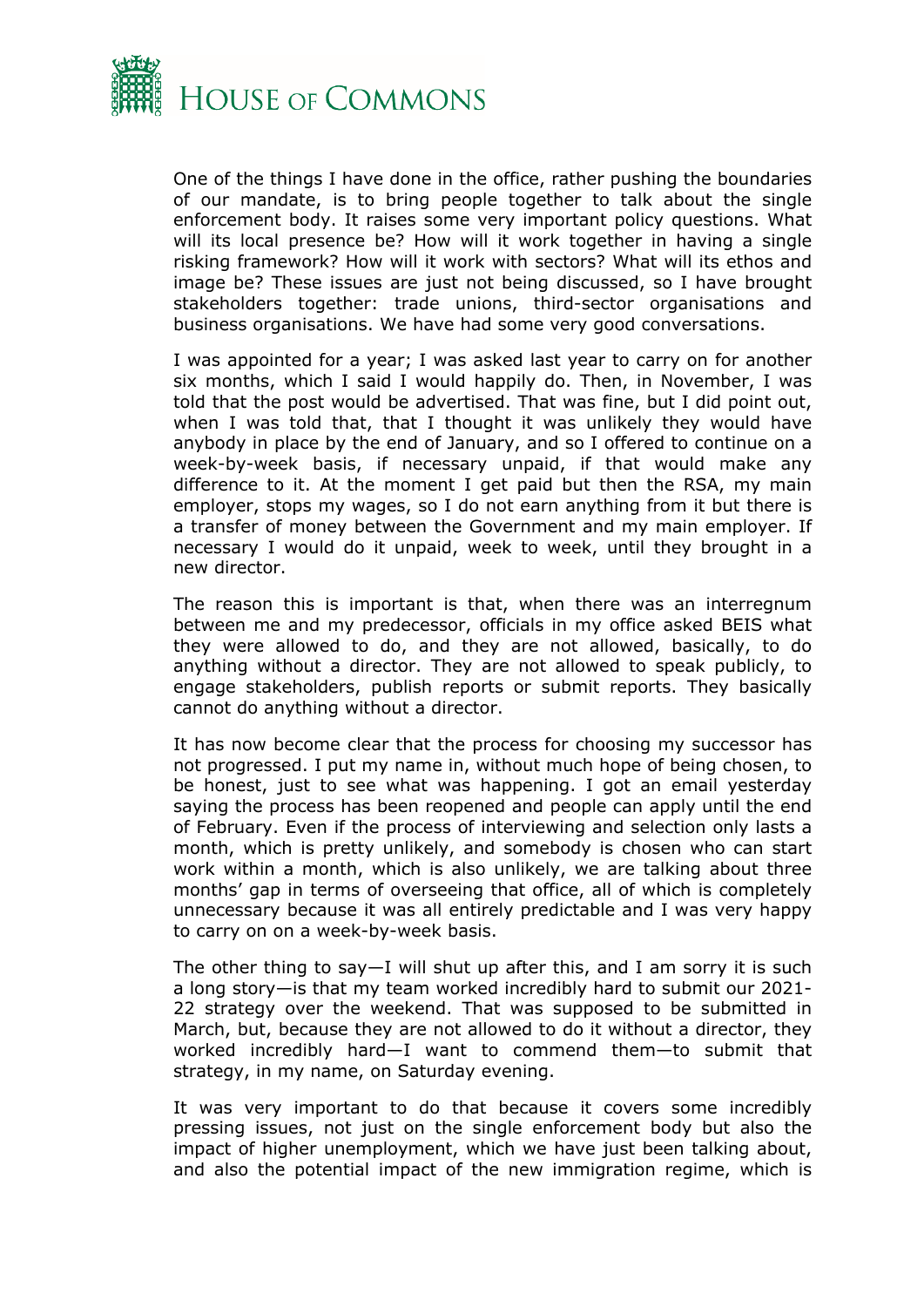

going to impact particularly on some of the high-risk sectors that we do our greatest work in. It is really important that that strategy gets out. It is really important the recommendations get out.

My worry is that, if I tell you that the 2020-21 strategy was submitted in March 2020 and the Department has not yet published it, you will understand why I am slightly gloomy about whether the strategy that is submitted for 2021-22—submitted on Saturday, two months early—with lots of time-sensitive recommendations, will see the light of day. The danger is that we will not see that strategy until many of the issues it is describing have passed or moved on.

I am afraid it is a pretty sorry tale. It is not a tale I want to tell, and it is certainly not about me trying to hold on to a job. I have another job. We just have a really good team of people doing a really important job, and it is pretty inexcusable that they are now unable to do it, despite the fact that this circumstance was entirely predictable.

**Chair:** I agree it is unfortunate that we seem to have an Office for Labour Market Enforcement that actually in practice does not exist at the moment. The publication of the documents is maybe something that I will pick up with the Department in my capacity as Chair.

Q367 **Paul Howell:** It would be appropriate to get some opinions from Matthew. You did the 2017 Good Work Review. I would like you to talk about the impact of Covid since then and whether there is anything in that review that you now think has additional importance or has changed in emphasis, or whether you think it all just stands as it is.

*Matthew Taylor:* The critical point is that, in my appointment by the then Prime Minister, Theresa May, there was a recognition that the public was concerned about new types of work, particularly precarious work gig work and zero-hours work—and they wanted to know that the system of labour market regulation was up-to-date and addressed those concerns.

If anything, that public concern for the dignity of work at the bottom end of the labour market has increased. That is particularly because of the incredible recognition we had of the importance of a variety of workers, many of whom are in high-risk groups. That unpublished strategy for 2020-21 focused on high-risk groups, and that included, for example, care workers and agricultural workers. If anything, the public's desire to see a system that protects those workers is even stronger.

Then there are specific elements. The Government are to be commended for commissioning the report and implementing things that I recommended that could be done through secondary legislation in the very early stages. Some of those things were done: the abolition of the Swedish derogation, ensuring workers had a day-one statement of their rights. All those things that require primary legislation are stuck now because we are still waiting for details around the employment Bill.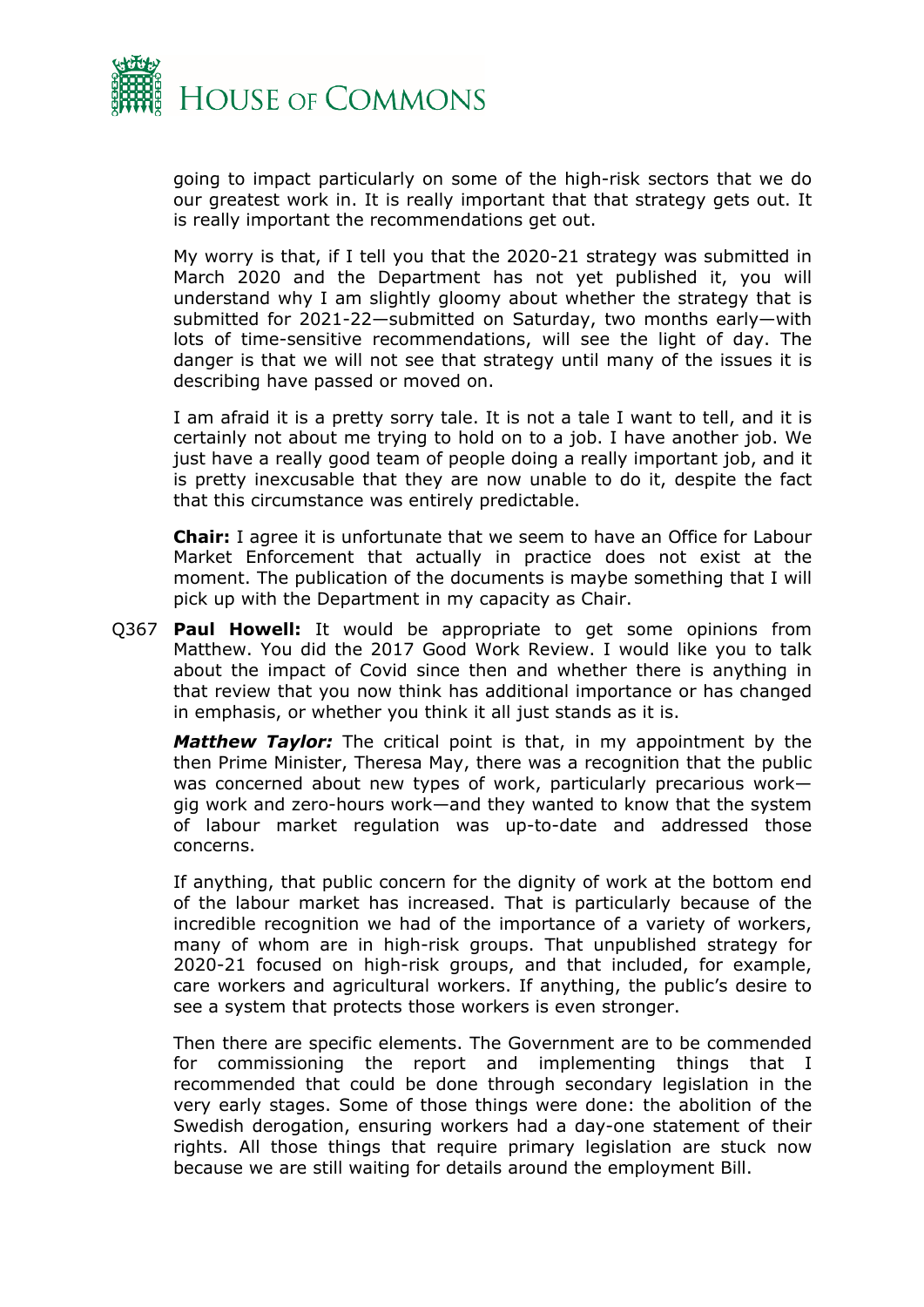

More protection for zero-hours workers, recommended by the Low Pay Commission, is very important. Clarity around employment status is also extremely important, because that is an issue that particularly affects some of the sectors that I have described.

There are a range of other steps. For example, I would like to see a right for workers on variable-hours contracts to request fixed-hours contracts after a certain amount of time, and that companies have to publish how many requests they have had and how many they have acceded to.

Q368 **Paul Howell:** On that point specifically, does the right to request go far enough?

*Matthew Taylor:* My view, which trade union colleagues will not agree with, which is fine, is that if the employer has to publish how many requests they have had and how many they have acceded to, and therefore we can expose companies that are simply refusing as a matter of course, it is an important step forward. Whether or not it proves to be enough is something we can look at again. I am an incrementalist by nature, and I think that is an important first step.

We know from surveys that quite a lot of workers on variable-hours contracts do not want fixed-hours contracts. Some companies have surveyed their workers and found this too, so we should not assume that all zero or variable-hours contracts are bad. Again, there is a difference between me and trade union colleagues on that. There is exploitation, and I called in my report for two-way flexibility. Certainly, the Low Pay Commission's recommendations would go some way towards two-way flexibility, as would the right to request.

Q369 **Paul Howell:** I did interrupt you there; you were talking about platformbased working and how that needs to be protected in a better way.

*Matthew Taylor:* It is not just in this country, by the way. It is worth knowing that in almost every labour market in a developed economy there are complex issues around employment status. This is a big issue all around the world.

Without getting too technical, we have three criteria used currently to determine someone's employment status. One of those criteria should be the predominant one, and that is the issue of supervision and control. If you are subject to ongoing control in your work, you should be deemed to be an employee. The fact that you can, for example, substitute your shift with somebody else should not be a material factor. That has been used by some employers to circumvent the spirit of the law.

We should say that control and supervision is the predominant determinant of whether or not you are an employee and have employee rights. The Government have expressed support for that in principle, but have not yet codified it.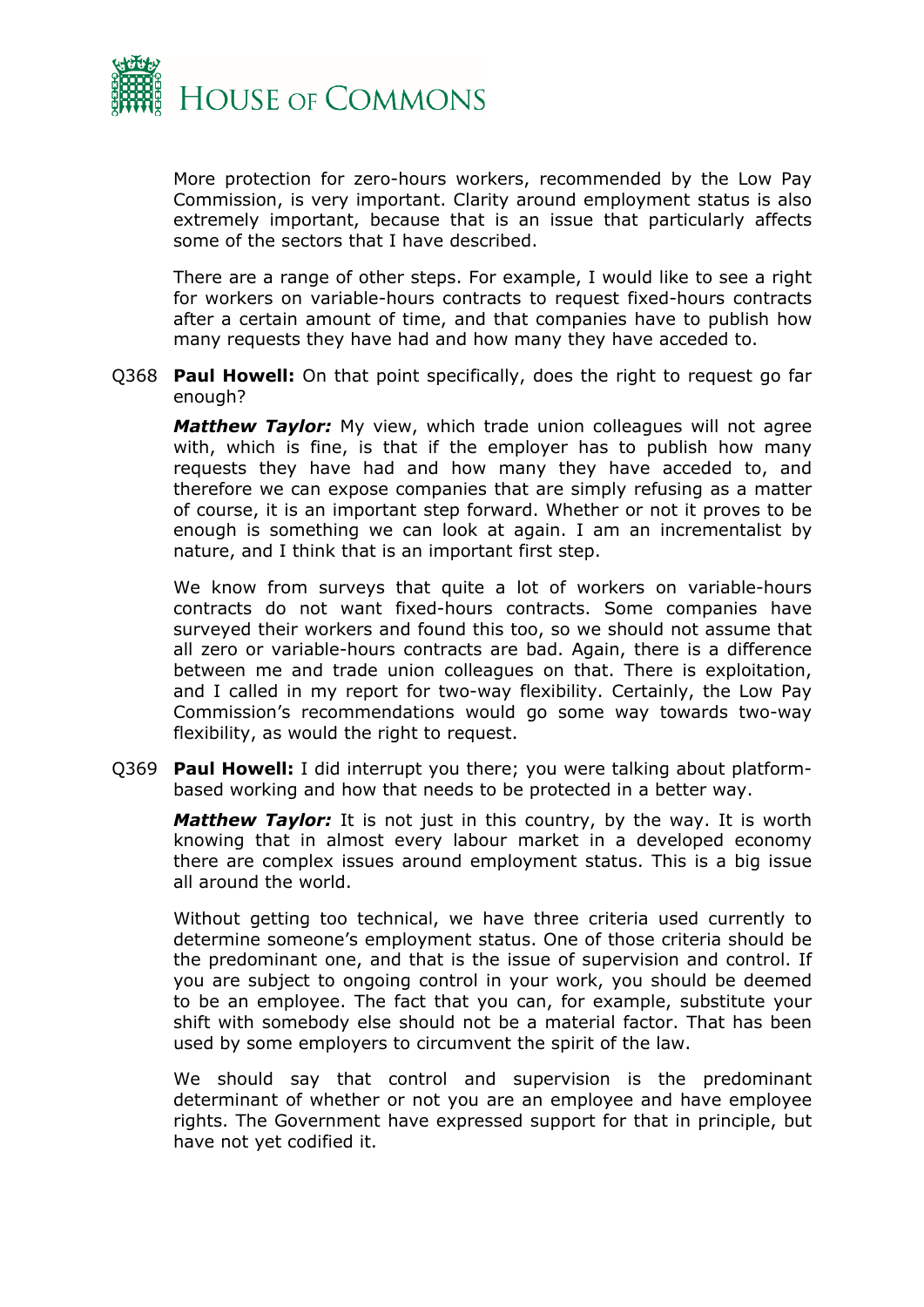

This was not in my report, but I have also come to believe we do not need three categories of workers. In fact, I argue that we should have basically the same division in employment law that we have in relation to HMRC. HMRC has only two categories—self-employed and employees and I believe it should be the same for employment law, and more or less the same boundary, though there will be some weird exceptions. That would make things simpler for businesses, amongst other things.

Q370 **Paul Howell:** A lot of what you said has not been affected by Covid and the changes it has driven. It is just something that was right to do, in your opinion, before and after. There has been no change in emphasis through Covid; it was there beforehand.

*Matthew Taylor:* The reality is that we do not know an enormous amount about the impact of Covid. We know the massive effect, which is the number of people on furlough, et cetera. The agencies have done their best to work virtually, but have also carried on, as far as they possibly can, doing visits. There is not really a great deal of intelligence that we have about the impact of Covid on the labour market. We will learn more as time passes. We reported on some of that in our strategy. I think you are right: Covid does not fundamentally change the argument, except that it has underlined the public's concern about precarious work.

Q371 **Paul Howell:** It has exposed situations and enhanced the visibility of them, rather than changing them. It is probably fair that I give some of your trade union colleagues the opportunity to come back on the earlier points as well, in terms of the right to request.

**Tim Sharp:** A right to request a contract reflecting your normal hours underplays the power dynamics in a workplace. If you are reliant on the whims of your manager for your next shift, workers are going to be afraid that any request could lead to work drying up. We know from our work that most workers on zero-hours contracts want guaranteed hours, and the same probably applies to those on short-hours contracts.

Zero-hours contracts cause all sorts of problems around budgeting, putting in place childcare and having a decent balance between work life and private life, if you are always hanging on for the offer of a shift. We are concerned that employers intent on using the cheapest option are going to have little regard to a request for such a contract. We already know that one in three requests for flexible working are turned down. We think it should be a harder right: workers should have the right to a contract reflecting their normal hours of work after a certain period in the job.

Q372 **Paul Howell:** Coming back to the need to reform rights for parental leave and caring responsibilities, could I ask Matthew to comment?

*Matthew Taylor:* That does not currently fall under the remit of the enforcement bodies that I oversee. I would emphasise again really strongly to the Committee, if I may, that the single enforcement body is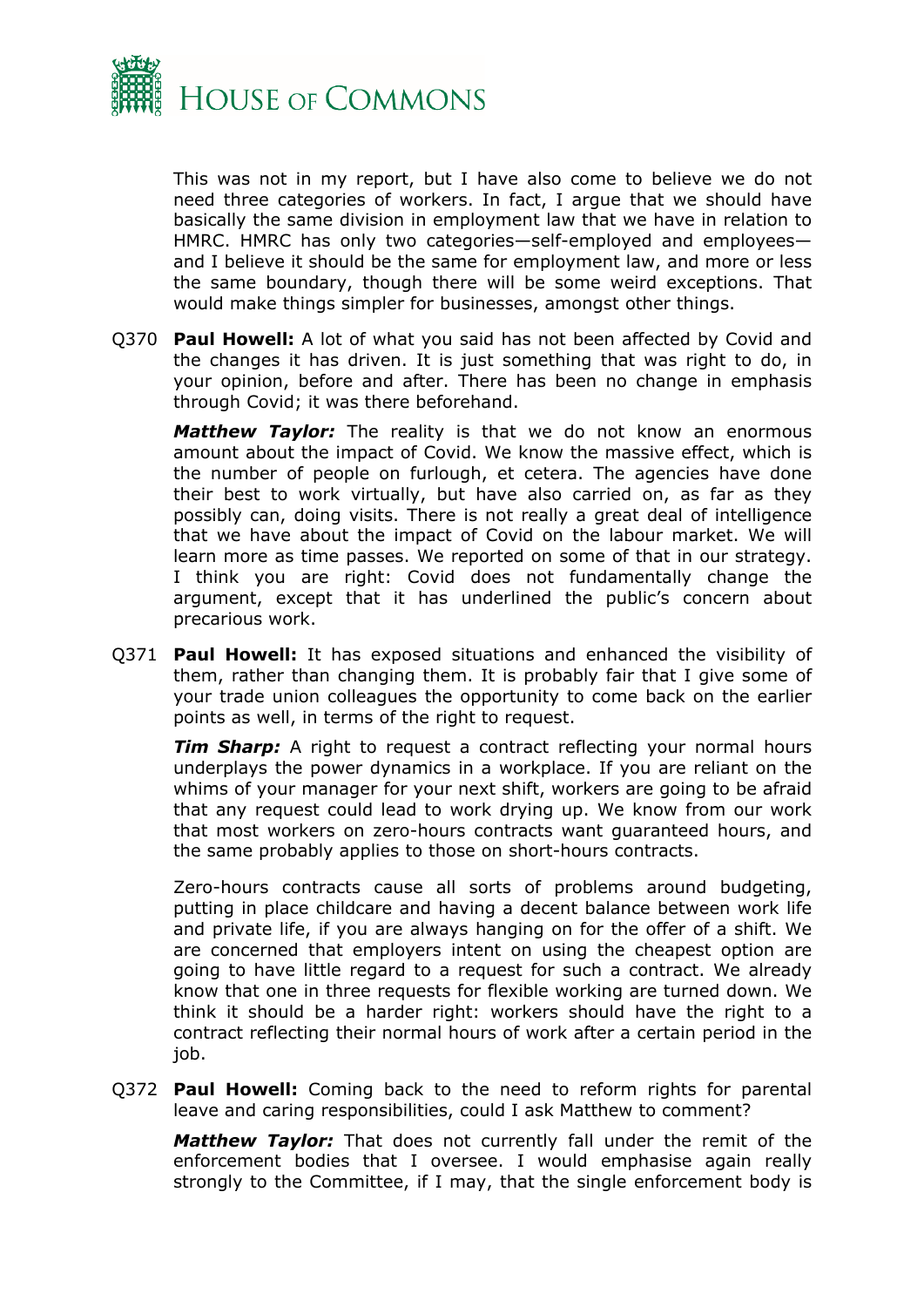

an opportunity to do things differently. It is a commendable and ambitious policy, but we need to have a proper policy debate about what that single enforcement body will do and what areas it will cover.

My own view is that it should start with the agencies we have now, because it is a big enough task bringing them together, but there should be a plan for it to look at how it might expand its remit. There is a whole variety of questions. We have seen some very important work in Leicester around the garment industry. That has exposed some of the issues around whether a single enforcement body needs a local presence. How does it work with local authorities? How does it work with agencies that fall outside the single enforcement body, like the Health and Safety Executive, for example?

These are big policy questions. My worry is, inasmuch as there is a discussion within Whitehall about the SEB, it is a kind of logistical, organisational conversation about how you thrust three agencies together. These are big policy questions, and I would encourage the Committee to encourage Government to have an open debate. The great irony here is that you have an exciting policy and an exciting opportunity to do something really impressive in this space, yet we are not having the debate and the discussion. It would be a pity if we created something that is merely the merger of three things and not an opportunity to do things differently.

Q373 **Charlotte Nichols:** Matthew, should limb (b) workers be entitled to greater protections from detriment and dismissal? If so, what should those protections look like?

*Matthew Taylor:* This refers to the point I made earlier, which is the fact that we have three employment statuses: employee, limb (b) worker and self-employed. My view is that we should not have three statuses; we should have two statuses. There are issues raised by how you do that. Again, disagreeing with union colleagues, I do not think we should be abolishing the possibility for people to do casual and variable-hours work. There are points in people's lifecycle where that is relevant and useful work, such as if you are a student working in your summer holidays. I do not want to move to a situation where it is not possible to have casual or variable-hours work, because it can work for both sides.

How you do that is a challenge, but we do not need to have three employment statuses. I would get rid of the limb (b) worker category, so that all workers have the full protection of rights. It is, after all, already the case that, for example, in relation to employment tribunals and claims of unfair dismissal, you have to have had a working period anyway. It is not as if, if you got rid of limb (b) workers, you are in a situation where a casual worker working one day would suddenly have the right to claim unfair dismissal. That is already dealt with in the law. I would get rid of that category and move to two statuses.

Q374 **Charlotte Nichols:** As someone who spent my whole working life on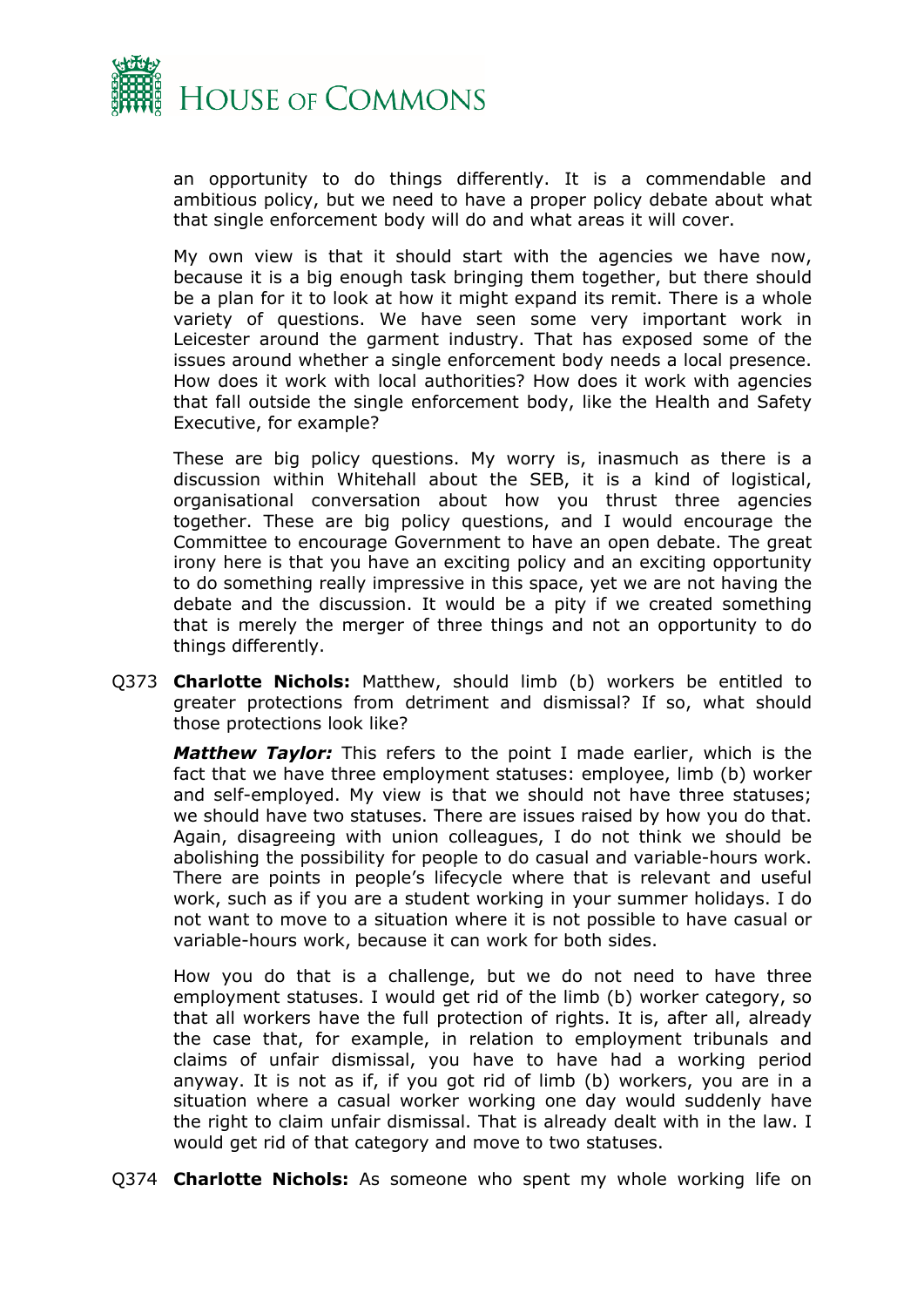

zero-hours contracts before working for a trade union who treated me pretty well, funnily enough, I disagree of your assessment of zero-hours contracts being in the benefit of student workers, for example. I definitely would have liked to not be going between working zero hours one week and 60 the next when trying to do my coursework, but thank you very much for your insight there.

My next question was a little broader. How has the pandemic changed how we should think about low-paid and essential workers, and employment conditions and protections for people in insecure work? I am very conscious of the fact that most of the people we have all been relying on throughout the course of this pandemic are people who are in very low-paid work, whether frontline retail staff or people working in distribution centres who are keeping us all in our nonsense deliveries of things to keep our spirits up during lockdown and so on. Perhaps Tim might want to start on that question.

*Tim Sharp:* It was striking in lockdown that a lot of workers who perhaps had been invisible previously were seen to be central to keeping society running. Those are the sort of people you touched on, such as delivery drivers, retail workers and carers. A lot of people were shocked to discover that they were often in low-paid and such insecure work.

The issue of insecure work came to the fore in Leicester as well, when we saw that workers with few rights found it very hard to insist on safe working conditions. We have also seen insecure workers bear the brunt of job losses in sectors like hospitality, which so often relied on people on insecure contracts who could be let go or just not be given any hours at the drop of a hat.

We have stopped clapping for carers, but most people have not forgotten about that. It is really important that we now take this opportunity to think about the sort of labour market we want to see, coming out of the pandemic. Decent work should be part of that, so we should see action on things like zero-hours contracts and enabling people to work flexibly in a way that allows them dignity at work.

*Mike Brewer:* I would agree violently with that. I do not think there is anything special about the coronavirus crisis in the way it has affected insecure or atypical workers. It is exposing, I hope, how much we rely on people who are low-paid and at the bottom end of the labour market, whether it be care workers, delivery drivers or retail workers. It is now up to us as a country to try to recognise that by giving them, ideally, higher wages and a better time in the workplace.

**Charlotte Nichols:** I could not agree more on that point.

*Rob Joyce:* Thinking about insecure workers generally, rather than specifically about who is and is not essential, do not forget the tax issue here. There is a subset of people in self-employed forms of work who are essentially there because of a labelling exercise, at least in part in order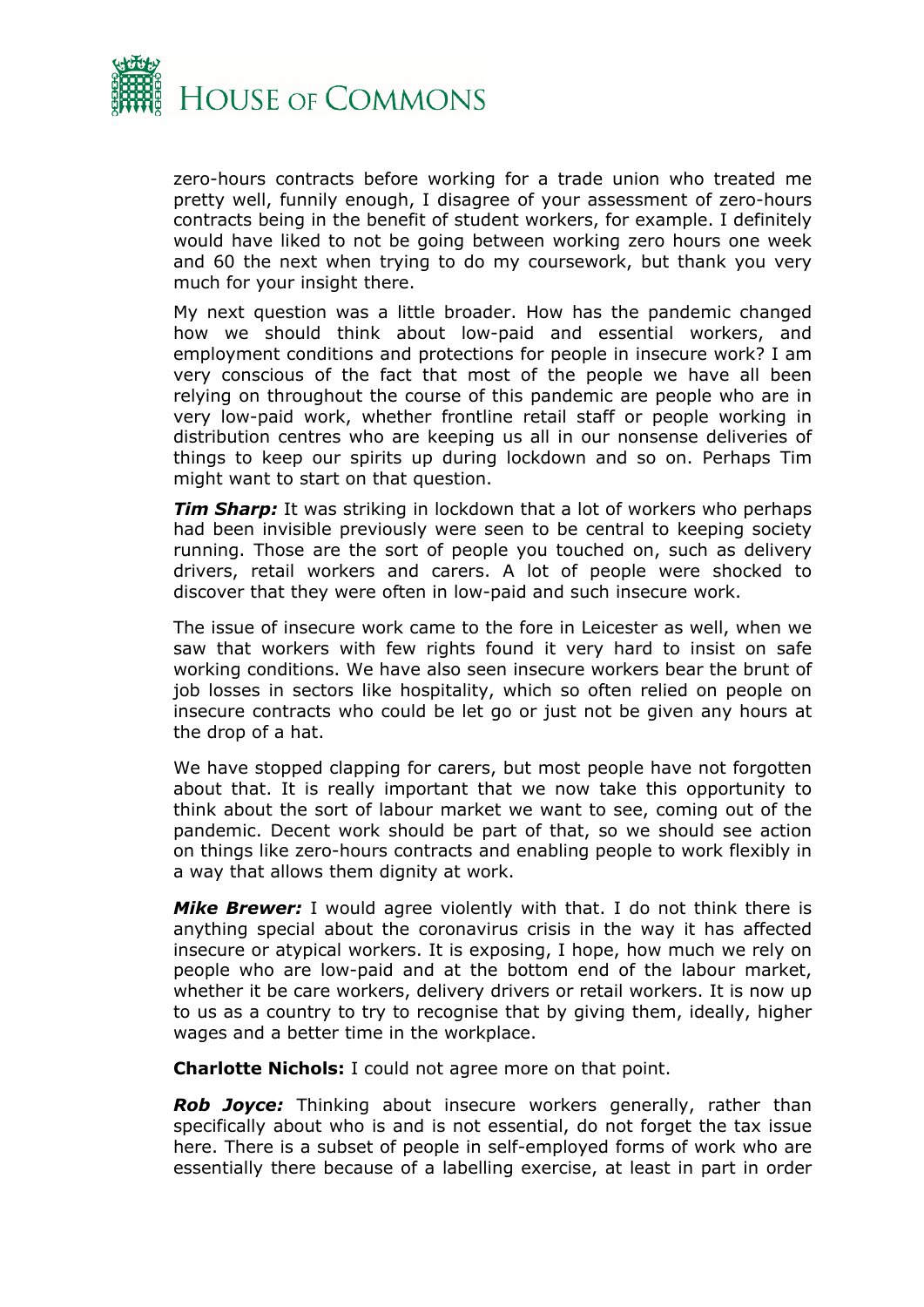

to get tax advantages. In order to do that, jobs and contracts have to be reshaped in a way that removes certain employment rights. That is certainly a part of what is going on in terms of some people ending up in those forms of work. Indeed, if you look across countries, we have one of the highest rates of self-employment in Europe, and the other countries that have something similar all have similar tax differentials. That is an issue that we should not forget, and it does relate to this in part.

In terms of what has happened during the crisis, a big issue has been the patchiness of support for people in some of these forms of work. A lot of that is genuinely difficult to deal with, given the data the Government actually collect on the incomes of the self-employed, for example, and the obvious challenges in applying something like the furlough scheme to people on zero-hours contracts. There are some specific policy choices that have been made, though—for example, to exclude people who get just less than half of their income from self-employment from the self-employment support scheme. They did not have to make that choice. Quite a few people in self-employment are balancing it with another job or some other form of income if they are semi-retired, for example.

Finally, longer term, one thing that the pandemic has highlighted is how much we have struggled to integrate properly these forms of work into our welfare safety net. That requires some serious work on policy design going forward.

*Matthew Taylor:* I am not supposed to be here, but I cannot resist commenting on this as it is such an important issue. I will be very brief and then I will go away; as the Government are finding out, I am hard to get rid of. Rob is absolutely right in what he says. If we were being bold, we would recognise that there is no rationale for taxing labour at different levels depending on the form in which it is provided.

Let us imagine I had a huge garden. If I employ somebody who is employed by Lambeth gardening services, I will have to pay indirectly for the employee's national insurance for that work. If someone tidies the garden who is self-employed, I will not have to pay that. There is no rationale for that. If you want self-employed people to pay less tax or you want to give them tax breaks for investment that is all fine, but there is no rationale for the hirer to pay a different tax rate.

If you were simplifying the tax system, and also wanting to close what is a fiscal black hole, as Robert implied, you would move to a situation where you tax labour, where the hirers of labour pay the same tax regardless of where the labour came from. At a stroke, you would remove the incentive for bogus self-employment. As Robert said, one of the knock-on consequences is that those who are bogusly described as selfemployed, because the hirer wants to save tax, as a consequence do not have any employment protection and rights.

That is something the IFS has argued for for some years. If the Chancellor is thinking big in a post-Covid economy, moving to a uniform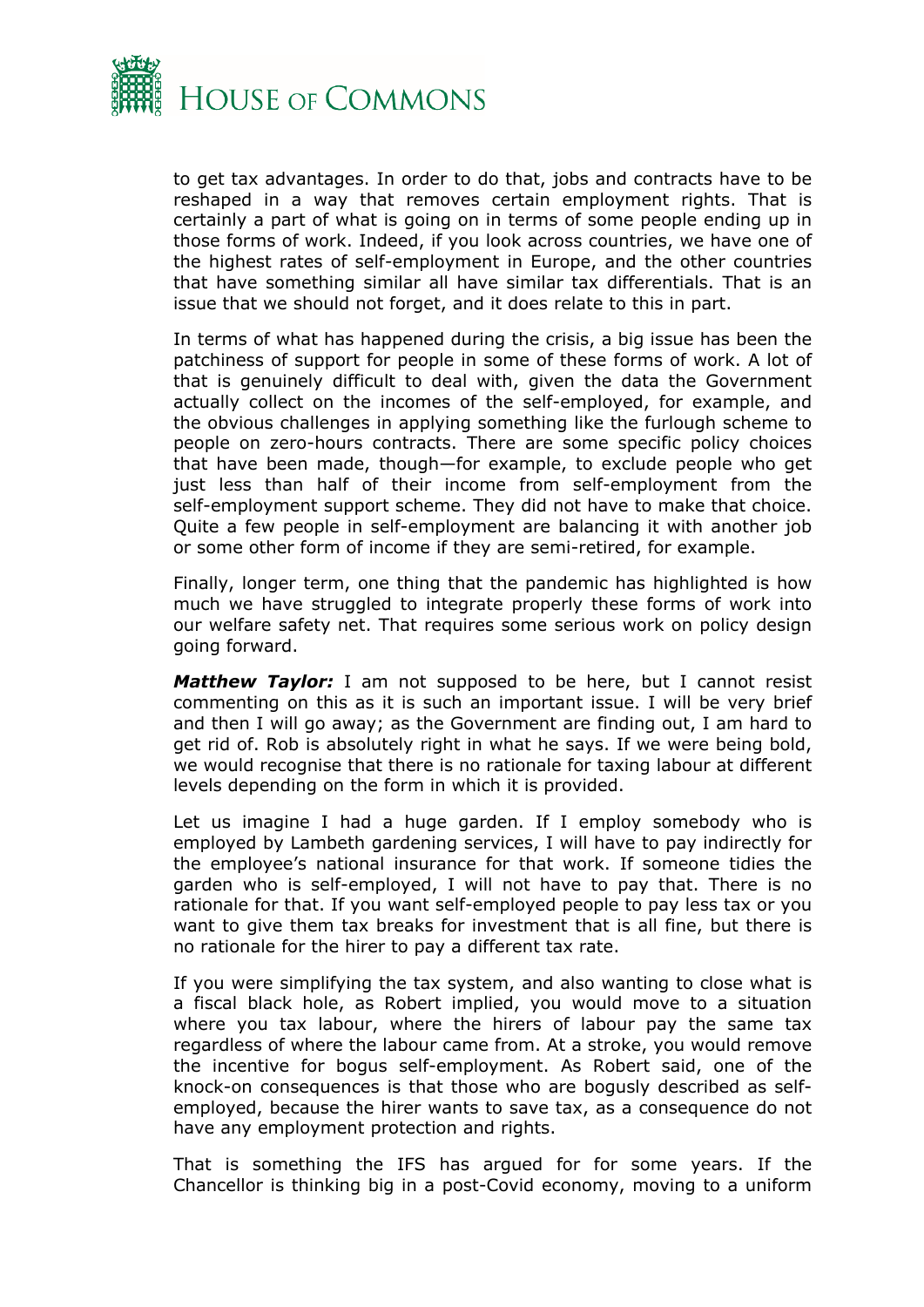

way of taxing the hiring of labour would be an entirely rational and commendable thing to do. It would remove perils in the labour market, it would raise some money for the Exchequer and it would address something that is a historical anomaly.

Q375 **Chair:** Mike, earlier you mentioned the decisions around ending or tapering furlough, and the link to redundancy figures. The Committee has seen the graphs, and it looks pretty obvious that when the furlough date was announced you saw this huge spike in redundancies, anticipating the end of that support. What advice would you have for us in terms of recommendations to the Ministers about how best to manage that transition? You cannot just extend furlough forever more, so how best can you bring that to an end without triggering enormous numbers of redundancies?

*Mike Brewer:* It is very hard. There will always be some redundancies and a rise in unemployment when the job retention scheme ends. Robert referred to this earlier. We have now had furlough for so long that we have really gummed up part of the labour market. We have not had the usual churn of workers moving between firms and firms naturally going out of business. This will have been going on for over a year. Inevitably, there will be some kind of shake-out when the job retention scheme comes to an end, reflecting pent-up natural turnover that we put a stop to with the job retention scheme. It is nothing to do with coronavirus, but the idea that employers, rather than having to fire people, have just put them on the job retention scheme for non-Covid-related reasons. There will undoubtedly be a small rise in unemployment and an increase in people losing their jobs when the job retention scheme runs out, for non-Covid reasons.

What the Chancellor has to do, which he did not really get right in the autumn, is think about how to align the phasing out of the job retention scheme with the easing off of the health restrictions. That is easy to say in principle and maybe harder to do in practice. We certainly do not want to see what we had in the autumn, which was the Chancellor repeatedly changing his mind about what would happen after the end of October. It caused huge uncertainty for business and employers. It was good when, in late November, he decided to continue it through to the end of March. We now have one more month, to the end of April. This has to be a joint health and economic decision, and not just an economic decision.

Speaking practically, if it is still the case that we are in tier 4 or tier 3, where we cannot fully reopen hospitality, then of course the job retention scheme should carry on existing. That is the absolute minimum as far as we are concerned. It might be good if the Chancellor could say something like that, to give firms in those sectors some confidence.

A long time ago we recommended that a sector-specific job retention scheme might be a good idea, because, as the crisis goes on, it is only certain sectors that need it. We will not need an economy-wide job retention scheme as we are phasing out restrictions. It is clear that the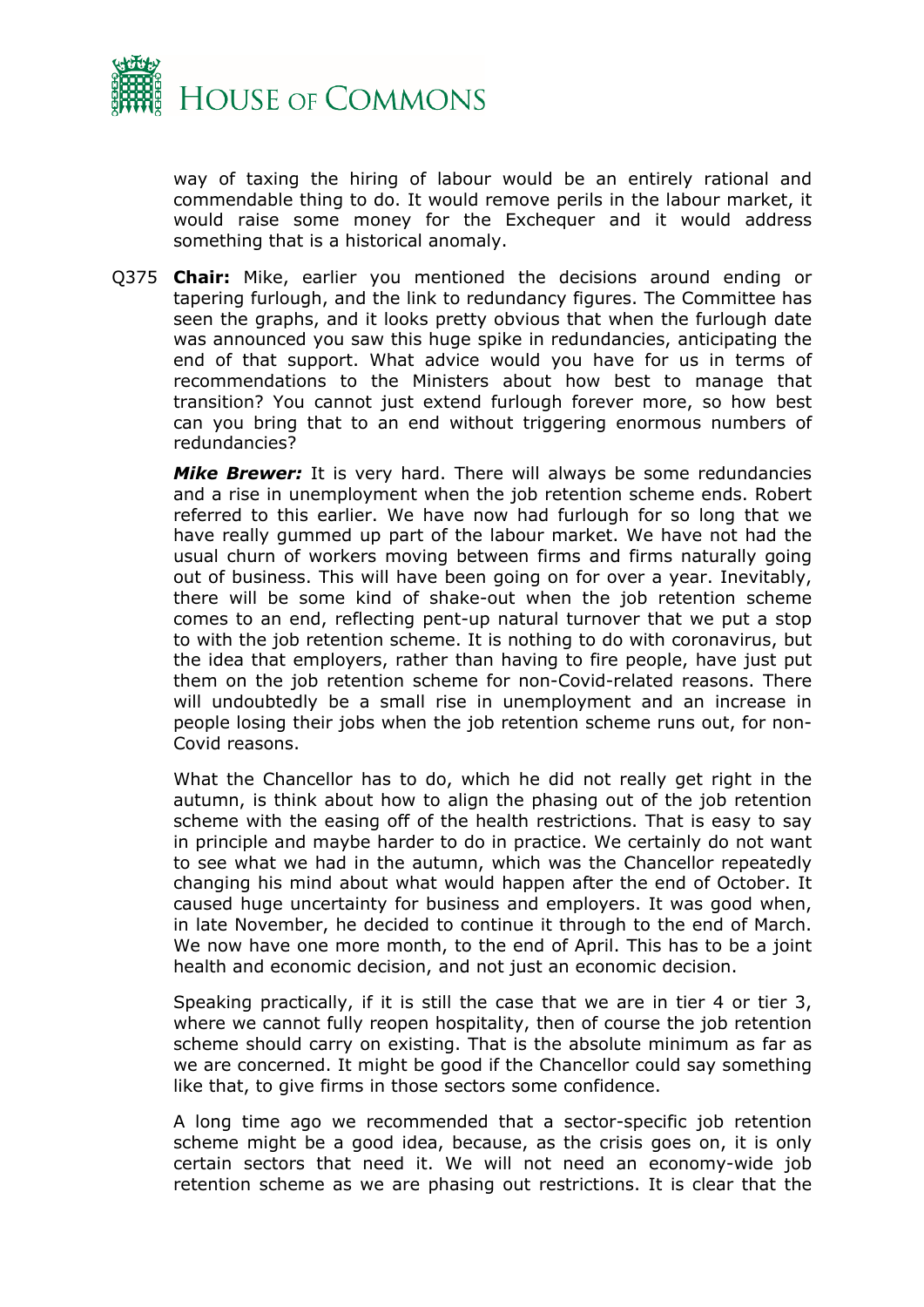

Government are not in favour of that, but it would help them solve this problem because it could focus the job retention scheme just on those sectors that are directly affected by whatever remaining restrictions we have.

Q376 **Chair:** Your hope is that they are aligned to sectors and/or geographies based on tiering restrictions, so that it actually meets the real, lived experience of people.

*Mike Brewer:* That would seem to make the Chancellor's job a little bit simpler, yes.

*Rob Joyce:* I broadly agree with the comments. The other thing to think at alongside this is that, if you take some of the examples of people in hospitality who have been on furlough for much of the past year, they might have only been in their job for a few months before the crisis. In normal times they might well have moved on to another job by now anyway. There is a risk for some of these people that the best use of their time is not to have sat doing any paperwork for the past year.

Yes, there is a real risk in pulling the rug from under their feet, because we cannot precisely target the rug. There are some people who we do want to keep supporting, because they have a lot of job-specific knowledge that we do not want to waste. For other people, who might be better served by finding another job, we really want to think about trying to facilitate those people, if they want to, to find other work that is appropriate to their skills. The sweet spot is hard to pull off: we want to provide support for those who really need it and who should be holding on to their old job, because they have a lot of valuable experience in that job, for example, but we also do not want to be clogging up the labour market more than we need to. We want to help people progress their careers where there is a way of doing that.

Q377 **Chair:** A kind of jobs programme that allows all of those agenda items together.

*Tim Sharp:* We are very conscious that there were spikes in unemployment towards the scheduled endings of the previous furloughs. Government should not be going up to the wire again, because people lose their jobs as a consequence. The Government should be extending the scheme to the end of the year. We know that firms stop using furlough when they do not need it. We have seen that in construction; there is a far lower use of furlough in construction in this lockdown where those firms are able to work. There should be a longer-term scheme to the end of the year, as we are seeing in other countries.

Q378 **Chair:** We talked earlier about the impact on pregnant women and parents with childcare responsibilities. Have you seen any evidence from the TUC's perspective about how they are being disproportionately affected compared to people who are not pregnant or do not have children?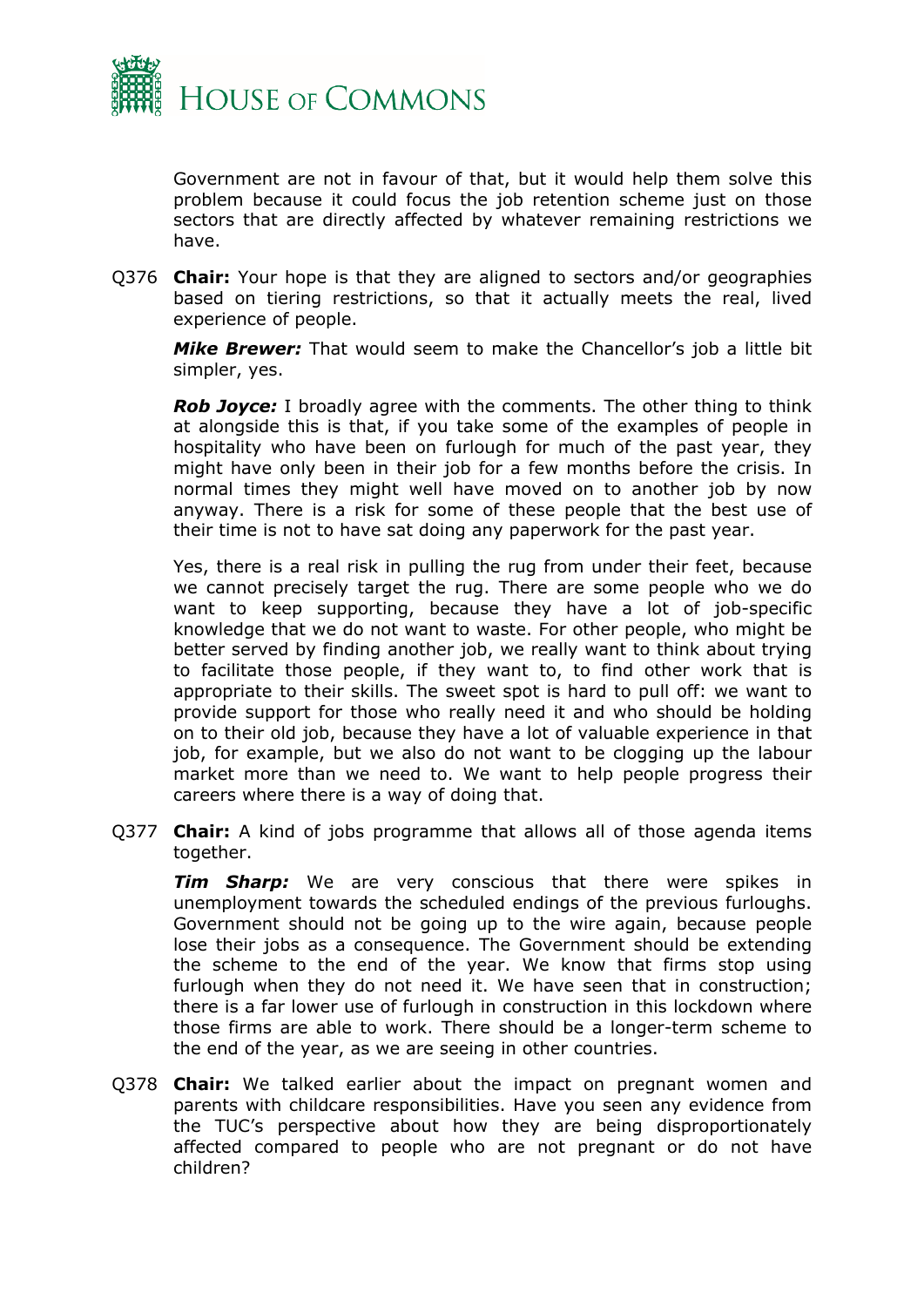

*Tim Sharp:* Yes, our survey work has shown there is a massive burden landing on women in various different ways during the crisis. Our latest survey of around 50,000 people showed that a quarter of mothers are worried they will lose their job. They might be singled out for redundancy, sacked or denied hours. We know that a lot of pregnant women have been treated badly. If it is not safe for them to work in the workplace, we know they should be suspended on full pay, and many are not; instead, many are being put on sick pay or selected for redundancy or furlough, and suffering hardship as a result. Unions like USDAW had to fight for those sort of rights for workers in Tesco.

The Government could have done a lot more to safeguard the rights of pregnant women during the crisis. We should be extending pregnancy and maternity redundancy protections to six months after a new mum has returned to work, to ensure that new mothers are not targeted for redundancy when they come back to work.

We also have to think more about the parental rights that people have or do not have. A lot of parents have really struggled, particularly with this partial closure of schools. It has laid bare how few rights parents have. There is no right to paid time off for emergencies at the moment. That puts a real pressure on parents. Parental leave is unpaid for most people, and it requires a long notice period. We need to think about that. We need to think about flexible working—real flexible working, not working from your kitchen table with your kids around your feet. Many people have shown they can work in different ways and patterns and be just as productive as they were in the office. We have an opportunity as we come out of this pandemic to put in a proper, day-one right to flexible working for parents, to allow them to balance paid work, their private lives and their responsibilities.

Q379 **Mark Jenkinson:** I am going to talk about the B-word—Brexit. We have left the transition period now. What opportunities or risks does that present for reforming workers' rights?

*Tim Sharp:* Brexit should not be seen as an opportunity to whittle away at workers' rights. It is really disappointing that the early whisperings were all about eroding rights, particularly as they affect insecure workers, whether that is agency workers' rights or whittling away the current rights, including normal overtime and holiday pay.

It is notable that the trade agreement says that each party shall continue to strive to increase the respective labour and social levels of protection. We were told the Government would use this opportunity to strengthen rights, particularly for insecure workers, particularly around flexible working. They should pay particular heed to obligations on enforcement. It is noticeable that the trade deal involves a commitment that both parties will have an effective system of labour inspections. It is very clear that, thanks to the cuts in resourcing, we do not have that today. There is an opportunity for Government to step up and put in place a decent system of inspections of working conditions and worker protection.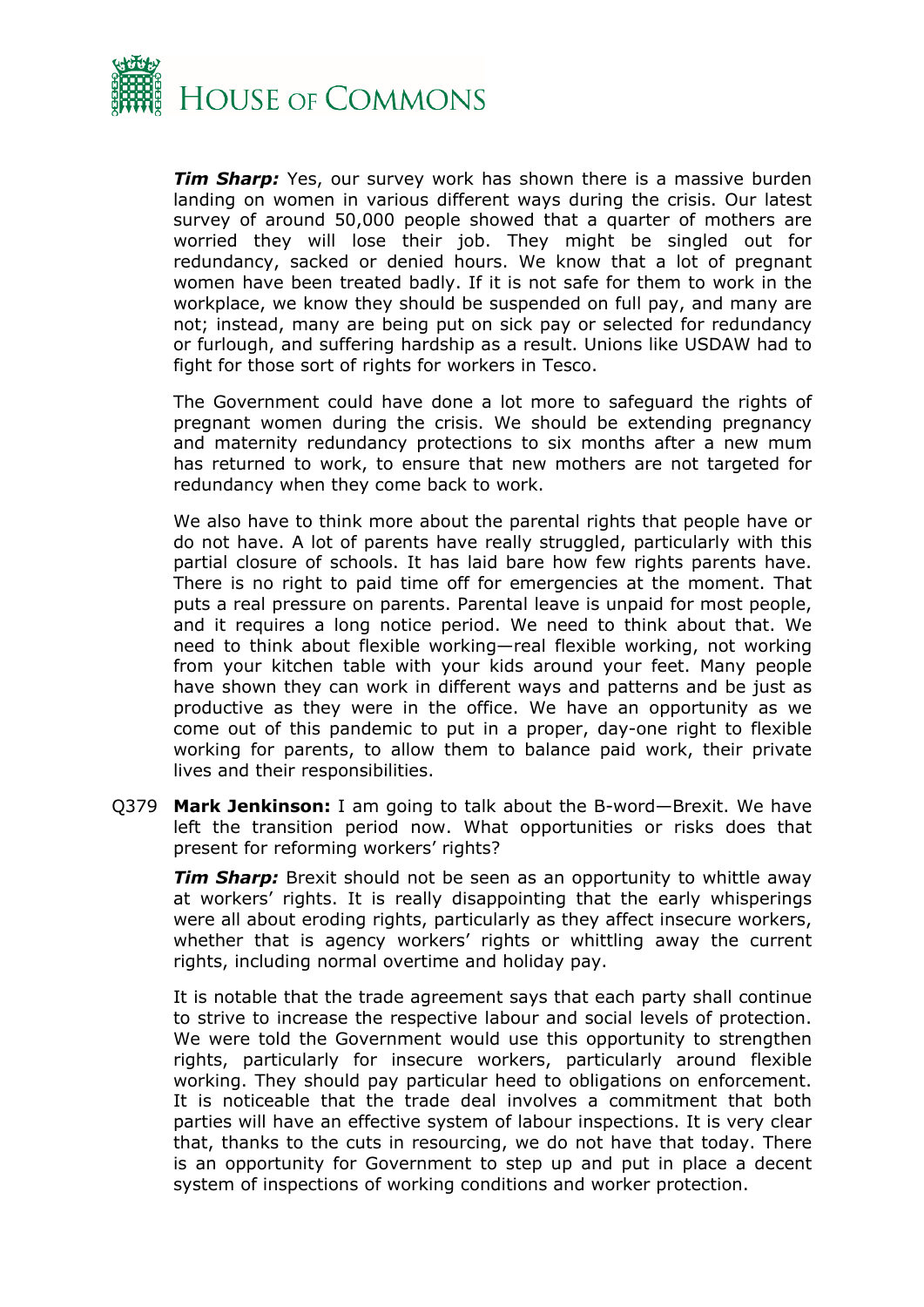

Q380 **Mark Jenkinson:** To return to your first point, you talked about "whisperings". That is all they were and there was no basis to it, but membership of the European Union neither alters nor changes that at all, does it? Let us move on to Mike. Do you have any views on that?

*Mike Brewer:* The Government now have more ability to change workers' rights. We hope that it does not lead to any weakening for those rights, particularly at the bottom end of the labour market. We also noted before Christmas that there is a new challenge for the rights of those migrants that continue to be in this country. Evidence suggests that when you close off legal rights of migration to a country you get an increase in illegal forms of migration to a country. A new phenomenon may be an increased amount of illegal migration—workers illegally in the country, who are also employed by employers who are not following labour market law. They are having their rights as workers infringed, but because they are in the country illegally it makes it much harder for them to enforce those rights. That is a new challenge coming the way of the single enforcement body.

*Rob Joyce:* That is a potentially important point that Mike just raised, but I do not have anything else to add.

Q381 **Mark Jenkinson:** What opportunity does the upcoming employment Bill present? We have discussed a number of different ways it can do some things going forward, but what minimum standards and protections should be maintained?

**Tim Sharp:** The Government's first suggestion of this Bill in the Queen's Speech was that it would deal with insecure work and rights around flexible working. That is a good place to start. This Bill should be used to effectively ban zero-hours contracts. As we discussed in depth, they hamper workers' abilities to provide for their families, to budget and to plan their lives.

Q382 **Mark Jenkinson:** Just to interject, that is a sweeping generalisation. While there is an element of that at the bottom end of the labour market, before Parliament I had a zero-hours contract. That was my choice, but it was very well paid. I chose to do as much work, or not, as my family needed. It does suit some people, regardless of some of the rhetoric around it.

*Tim Sharp:* The right to a normal-hours contract is an important way of doing that. We are particularly concerned about those workers with very little power in the labour market. We think there needs to be action on zero-hours contracts. We have talked about the parental rights; we have seen the challenges parents have had during the pandemic, so rights to time off for emergencies would be important. A right to flexible working from day one would be another important step forward.

At the beginning of this session, we talked about the position of black workers. The Government have also previously consulted on this. It is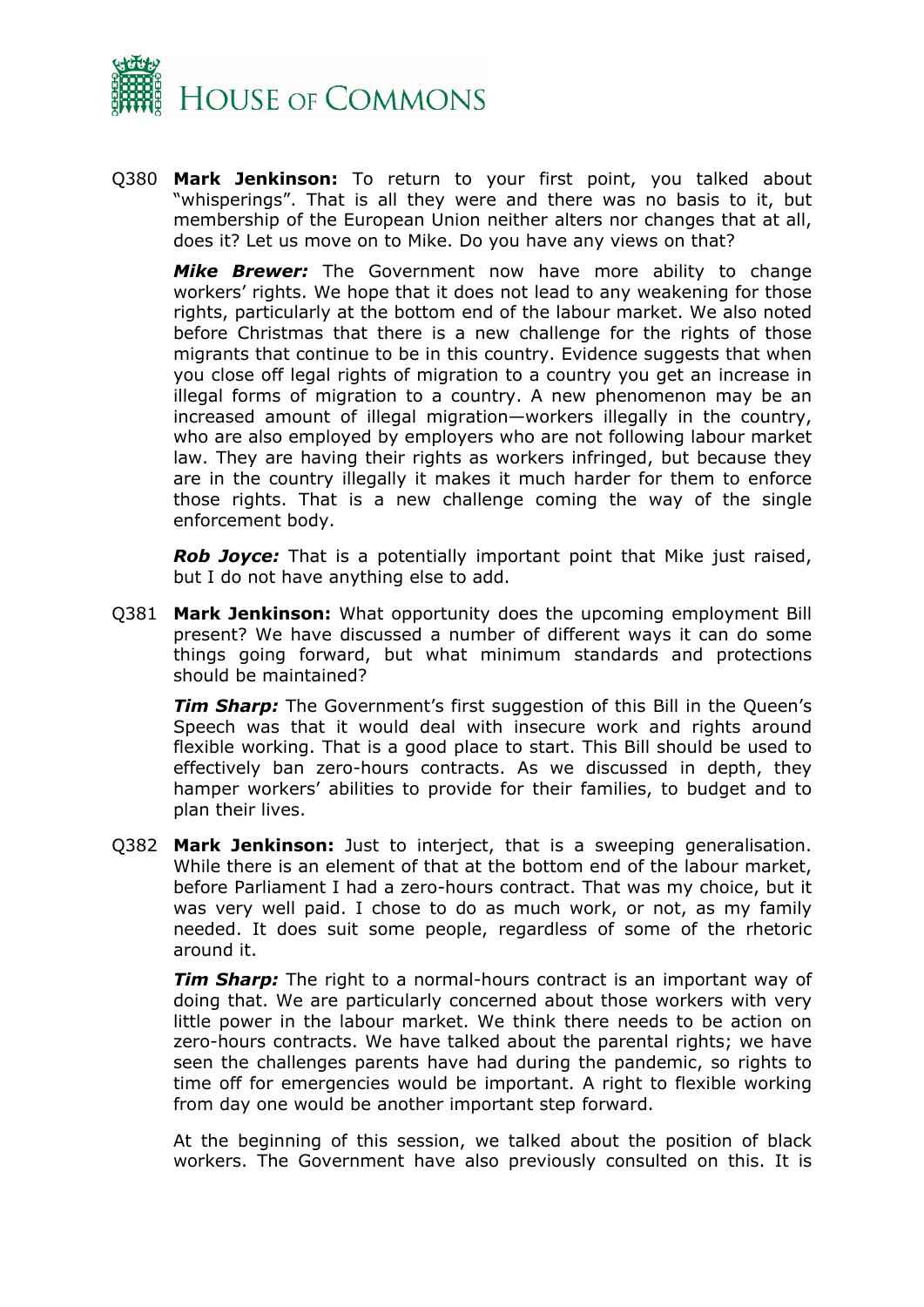

important to bring in ethnic minority pay gap reporting as well, so we can start challenging some of the structural inequalities.

The last thing we would highlight would be that we have seen during the pandemic how constructively unions have worked with Government and employers in different sectors to put in place safe working, and that should be something that should be built on. We would like to see unions given the rights you get in New Zealand to access workplaces to talk to workers about what unions can do for them. Those are the five areas that we would highlight.

*Mike Brewer:* We are very supportive of the right to request a contract that reflects the actual hours they work. Waiting 26 weeks might be a little problematic, as zero-hours contracts often do not last that long, so waiting 26 weeks is a bit late. I agree with Matthew's idea that companies should have to publish their acceptance rate.

We would also love to see zero-hours contracts have a right to advanced notice of their work schedules and a right to compensation when there is cancel without reasonable notice. Those might be alternative ways of getting at the problems of people having zero-hours contracts. I agree with what a number of Members have said about the benefits of flexibility sometimes, but we need to make that flexibility not entirely one-sided and not working just in the employer's favour. Perhaps advanced notice and the right to compensation when schedules are cancelled at the last minute would also help.

More generally, we are keen to see the single enforcement body properly funded, and more alive to geography. What we have noticed from some of our qualitative research is that the strength of the local labour market is incredibly important in determining whether workers are treated well and what recourse they have in that event. In deprived areas, if you are treated badly by your employer then you may have no choice but to stay put. We really want the single enforcement body, although it is a national body, to be very alive to local geography.

Q383 **Mark Jenkinson:** That is a really important point. We have to shift the narrative on zero-hours contracts to abuses of zero-hours contracts and abuses of the one-sided nature of some of them at the bottom end.

*Rob Joyce:* Yes. I was going to emphasise exactly the point that you just did. This would be a good opportunity to try to take the edge off some of the abuses and aspects of these kinds of contracts that very much work against the employee side of the market. That would be a very good focus. A couple of the practical suggestions that Mike just made would be good.

Q384 **Chair:** We have not talked a lot today about the impact on young people entering the labour market. The IFS produced a report this week or last week about this. Could you update the Committee on your findings?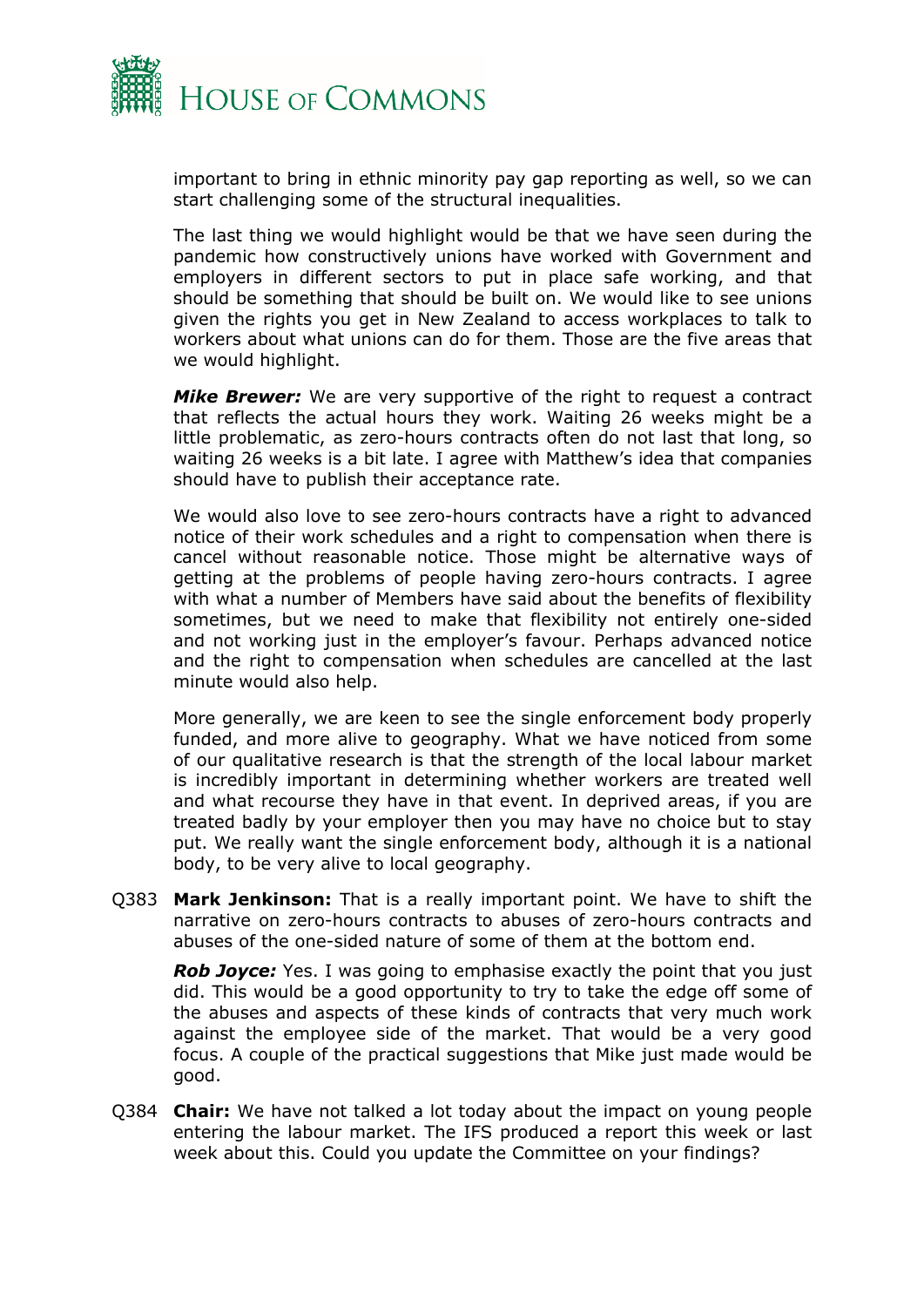

*Rob Joyce:* We have done a lot of work on this in the past, and relatively recently. For some time this has been known to be a real issue after recessions; young people are a group who are often hard hit, both initially but also persistently thereafter. One element of this comes back to the mismatch issue. Even where young people do find work during these times, they find different kinds of work from what they would have found in normal times. It is work that offers less good prospects of progression. It may just be work that is less well-matched with their skillsets but they were forced to take because of the lack of available options. This hinders their progression and their progress up the jobs ladder thereafter.

That is clearly a risk this time. It is going to be a lot easier, frankly, to get a fair chunk of young people into some form of work than it is to get them into the kind of work that they would have been in in the absence of this crisis. You can see that with the design of some of the specific policies, which have quite a "work first" flavour to them, "any work first", which is not necessarily inappropriate—there is only so much the Government can do—but if you take something like the Kickstart scheme aimed at young people, the incentives it provides are sharpest for employers providing temporary, low-paid, low-hours work. We absolutely want people to have some work rather than nothing, but matching people up with the best work we can is going to be really key. We know that things like part-time work and some of the more insecure forms of work often lead to very, very little progression.

One specific point to add is on apprenticeships. They can be a useful tool where they work well. One constraint of them is that they are reliant on there being some demand for labour, because you need employers to want to provide these things. A collapse in labour demand or a continued weakness in demand can itself be a constraint on how effectively we can use apprenticeships to help young people. Something that is worth keeping a very close eye on as we emerge from the crisis is how those are actually being used, and the extent to which they are providing the help that we might hope for.

Q385 **Chair:** How the Government links its education, further education, skills and retraining policies alongside economic incentives to create work opportunities is obviously going to be important there.

*Rob Joyce:* Absolutely, yes.

Q386 **Paul Howell:** What opportunities has the pandemic presented for encouraging innovation and productivity improvements? We have talked about the risks to young people in terms of the gap in the education year that therefore leads into things going forward. Is there a particular emphasis in the skills space as to how we get that to work going forward? This is the last question, so if you have any wrap-up points or things you particularly want to get out there, this is your shot.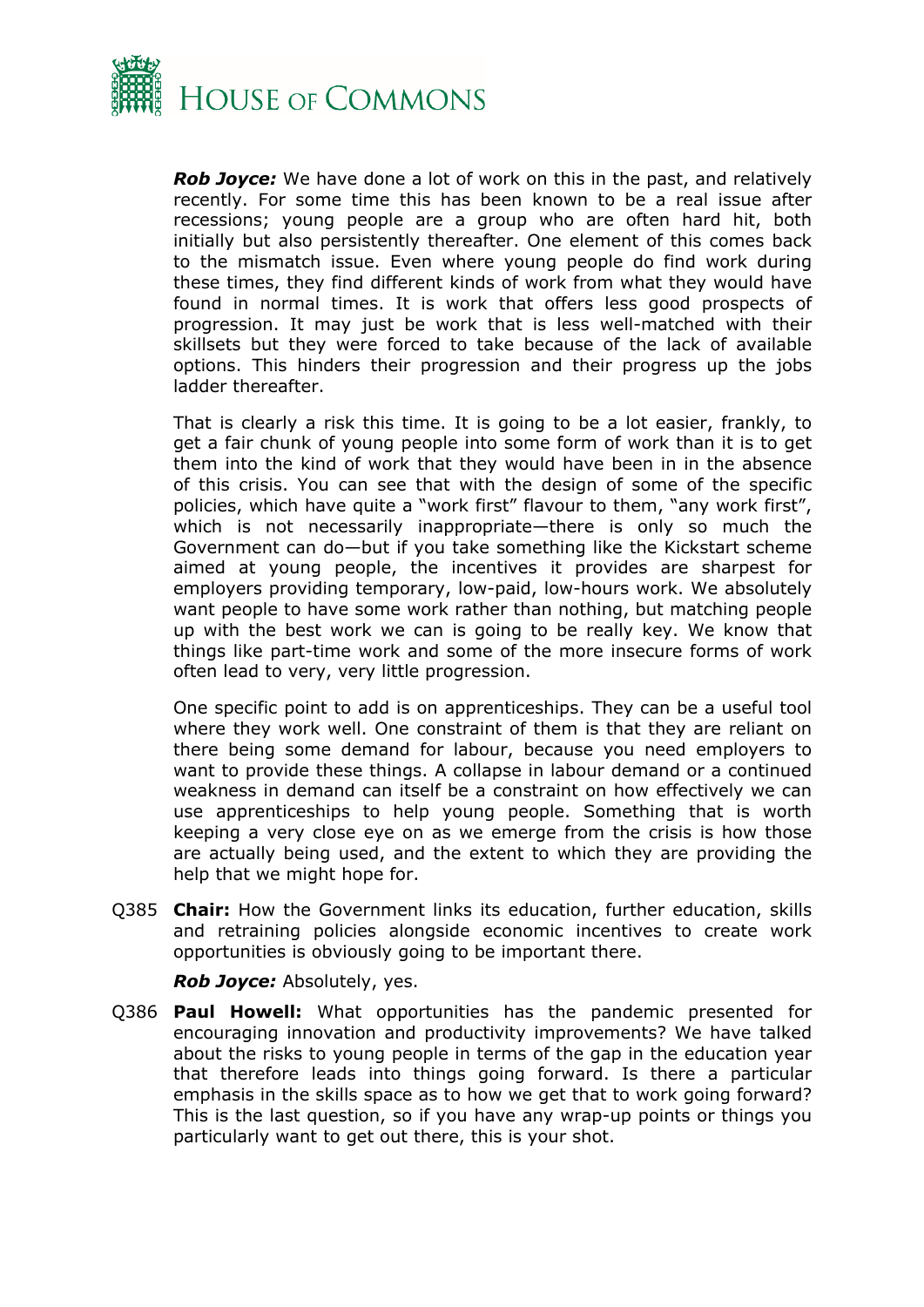

*Mike Brewer:* That is a good challenge to perhaps end on an optimistic note, although I do not have too much to say. My general take on the pandemic is that it is accelerating ongoing structural changes that are already in the economy. The high street was already in decline. Homeworking was already on the rise. The pandemic has accelerated those, not caused those—evolution, not revolution.

*Rob Joyce:* Anecdotally, automation and innovation have certainly happened a fair bit during this pandemic. There are some obvious reasons why forced innovation of the kind we have recently had quite a bit of can have longer-term benefits for productivity. Innovation can either be dropped if it did not work out or retained if it led to something good. As ever with innovation, there is a big difference, depending on the kind of innovation it is, in terms of the impacts on different kinds of workers and whether the new innovations are complementary to particular people's skills or a substitute for them.

I would also mention a countervailing potential risk that is worth keeping an eye on when it comes to innovation and productivity, which is market concentration. One thing we see some signs of happening is more market concentration, basically because smaller firms find it harder to survive in a crisis like this. You can think of some obvious examples like Amazon benefitting from that, but there are probably a broader set of examples like that going on. One risk of a lot of market concentration could be to inhibit innovation.

The other point I would raise—and again, this is something to keep an eye on rather than a concrete suggestion—is that you have probably recently seen estimates of losing something like a million non-UK-born people who appear to have left the country during the crisis. That could have the direct effect of creating some labour shortages in some sectors if it is a long-term thing. It could also have an effect on investment, and hence productivity, because of potential labour shortages. Again, that could go either way depending on what kind of investment it is and how it fits with different people's skills. There is a lot of scope here for a fair bit of change due to technological changes or changes in the use of technology. That is something that could cause a lot of disruption as we emerge from the crisis.

*Tim Sharp:* We would like the Government to have a bit more ambition on the issues of skills and training. There was a recent White Paper, "Skills for Jobs", that we thought underplayed the need for the role of unions in working with employers and setting standards. It is inexplicable that the Government is planning to cut the Union Learning Fund at the very time that we need as much investment in skills as possible. I would also highlight that we are concerned about the slow rollout of Kickstart; we would like to see more urgency there to support young workers in particular in the labour market.

**Chair:** Thank you to all of our witnesses. That was a very useful canter